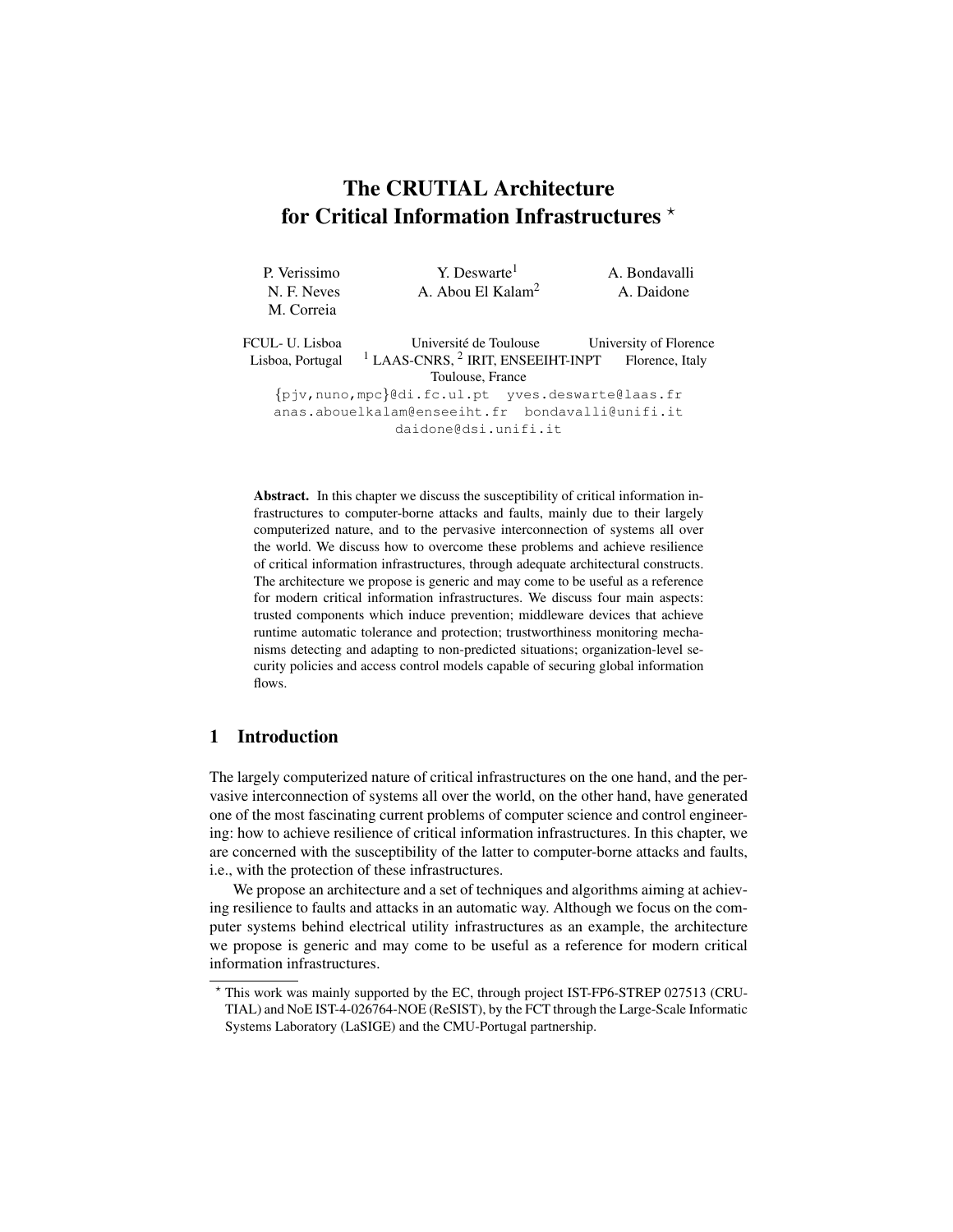It is worthwhile recapitulating some of the reasoning behind the blueprint of this architecture, recently published [23]. Although inspired by previous intrusion-tolerant system architectures, the CRUTIAL architecture was largely influenced by two facts. Firstly, the fact that Critical Information Infrastructures (CII) feature a lot of legacy subsystems (controllers, sensors, actuators, etc.). Secondly, the fact that conventional security and protection techniques can bring serious problems, when directly applied to CII controlling devices, by preventing their effective operation. Although they are very practical problems, we will show ahead that they yielded in fact very interesting research challenges.

Another relevant fact was that our belief that the crucial problems in critical information infrastructures lie with the forest, not the trees, has been confirmed everyday as new incidents have occurred. That is, the problem is mostly created by the generic and non-structured network interconnection of CIIs, which bring several facets of exposure impossible to address at individual level. Whilst it seems today non-controversial that such a status quo brings a considerable level of threat, to our knowledge there had been no previous attempt at addressing the problem through the definition of a reference model of a *critical information infrastructure distributed systems architecture*. One which, by construction, would lay the basic foundations for the necessary global resilience against abnormal situations. Our conjecture was that such a model would be highly constructive, for it would form a structured framework for (1) conceiving the right balance between prevention and removal of vulnerabilities and attacks; (2) achieving tolerance of remaining potential intrusions and designed-in faults; and (3) enabling adaptation and self-awareness mechanisms to overcome unforeseen situations. In this chapter, we will report some advances in this area.

Finally, and in a related manner, we conjectured that any solution, to be effective, has to involve automatic control of macroscopic command and information flows, occurring essentially between the several realms composing the critical information infrastructure architecture (both intra- and inter-organizations), with the purpose of securing appropriate system-level properties, at organizational level. This has to be addressed, in an automatic way, through innovative access control models that understand the organizational reality, and are thus capable of translating the related high-level security policies into the adequate technical mechanisms such as access control matrices and firewall filter rule-sets.

The chapter is organized as follows: Section 2 does the Architecture Description. Then, the Protection Strategies and Services are introduced in Section 3, followed by the Trustworthiness Monitoring Services in Section 4. The chapter concludes with a discussion on Access Control for Critical Information Infrastructures, in Section 5.

## 2 Architecture Description

The CRUTIAL architecture encompasses four aspects. (i) Architectural configurations featuring trusted components in key places, which a priori induce prevention of some faults, and of certain attack and vulnerability combinations. (ii) Middleware devices that achieve runtime automatic tolerance of remaining faults and intrusions, supplying trusted services out of non-trustworthy components. (iii) Trustworthiness monitoring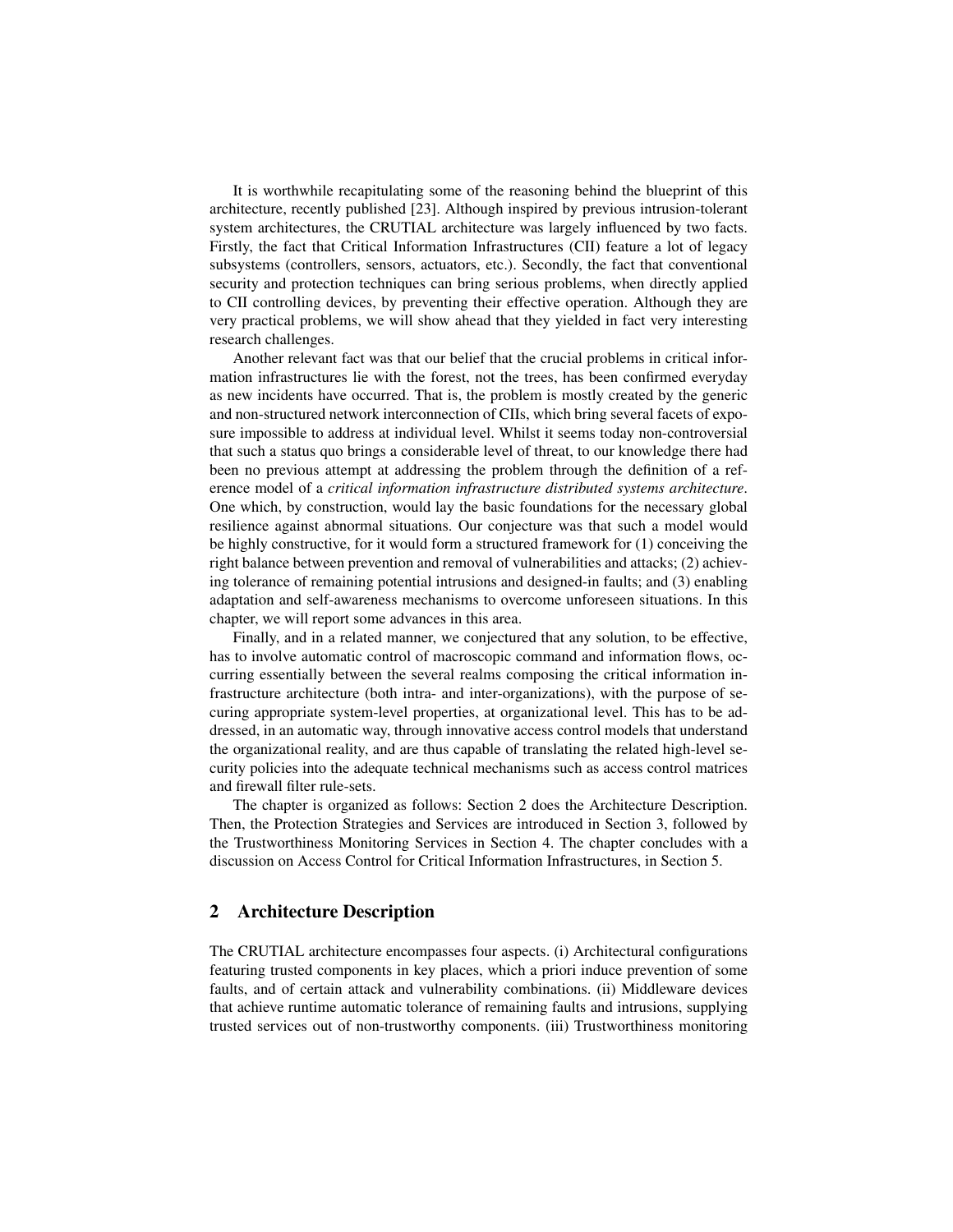mechanisms detecting situations not predicted and/or beyond assumptions made, and adaptation mechanisms to survive those situations. (iv) organization-level security policies and access control models capable of securing information flows with different criticality within/in/out of a CII. It is important to point out that the notion of CII is hard to formalize. The generic idea is that the CII is the computer systems (or ICT) part of a critical infrastructure, which is the working definition that we use in this chapter.

Intrusion tolerance mechanisms are selectively used in the CRUTIAL architecture, to build layers of progressively more trusted components and middleware subsystems, from baseline untrusted components (nodes, networks). This leads to an automation of the process of building trust: for example, at lower layers, basic intrusion tolerance mechanisms are used to construct a trustworthy communication subsystem, which can then be trusted by upper layers to securely communicate amongst participants without bothering about network intrusion threats. Middleware services and protocols in the architecture use distinct techniques that address different levels of criticality of the architecture, such as randomization and wormholes, software or hardware implementations, and support a diverse set of requirements from the applications: dynamic and static groups; synchronous, partially-synchronous, and asynchronous execution; tolerance from benign accidental faults to malicious coordinated attacks.

CRUTIAL Information Switches (CIS) route the information to and from LANs with different criticality levels, wherever they are in the infrastructure: intranet, SCADA, Internet gateway. In fact, a lot of the protection and intrusion resilience reside in this class of components that interconnect the several LANs comprising a CRUTIAL architecture. But they are more than mere TCP/IP routers: in a simplistic way they could be seen as sophisticated circuit or application level firewalls combined with equally sophisticated intrusion detectors, connected by distributed protocols. Collectively they act as a set of servers providing distributed services relevant to solving our problem: achieving control of the command and information flow, and securing a set of system-level properties.

Monitoring and diagnosis can be performed at several levels, through diverse mechanisms: CIS self-diagnosis, the diagnosis inside the CIS as part of the fault tolerance policy of the CIS itself; diagnosis on other components in the system (making assumptions on the security policy applied inside the CIS); diagnosis on the LANs and their nodes; diagnostic information gained by processing the security policy decisions, interpreting them as error detections. The collected information may be used in order both to take local decisions and to coordinate CIS activities.

Access control is a key issue. Although several organizations are normally involved and have to cooperate in the operation of a CII, from the access control point of view, each organization in a CII should keep its independence and responsibility on its assets and personnel. We propose that: each organization defines its own security policy (according to the OrBAC model), and enforce it with its own authentication and authorization means; the organizations cooperate through web services, and for each web service, a contract is signed between the provider and the client; this contract is translated in security rules (expressed within the Poly-OrBAC model), these rules being implemented with the involved CIS, and enforced at each step of web service interaction; the interactions are recorded into logs by each involved CIS, and these logs can serve as evidence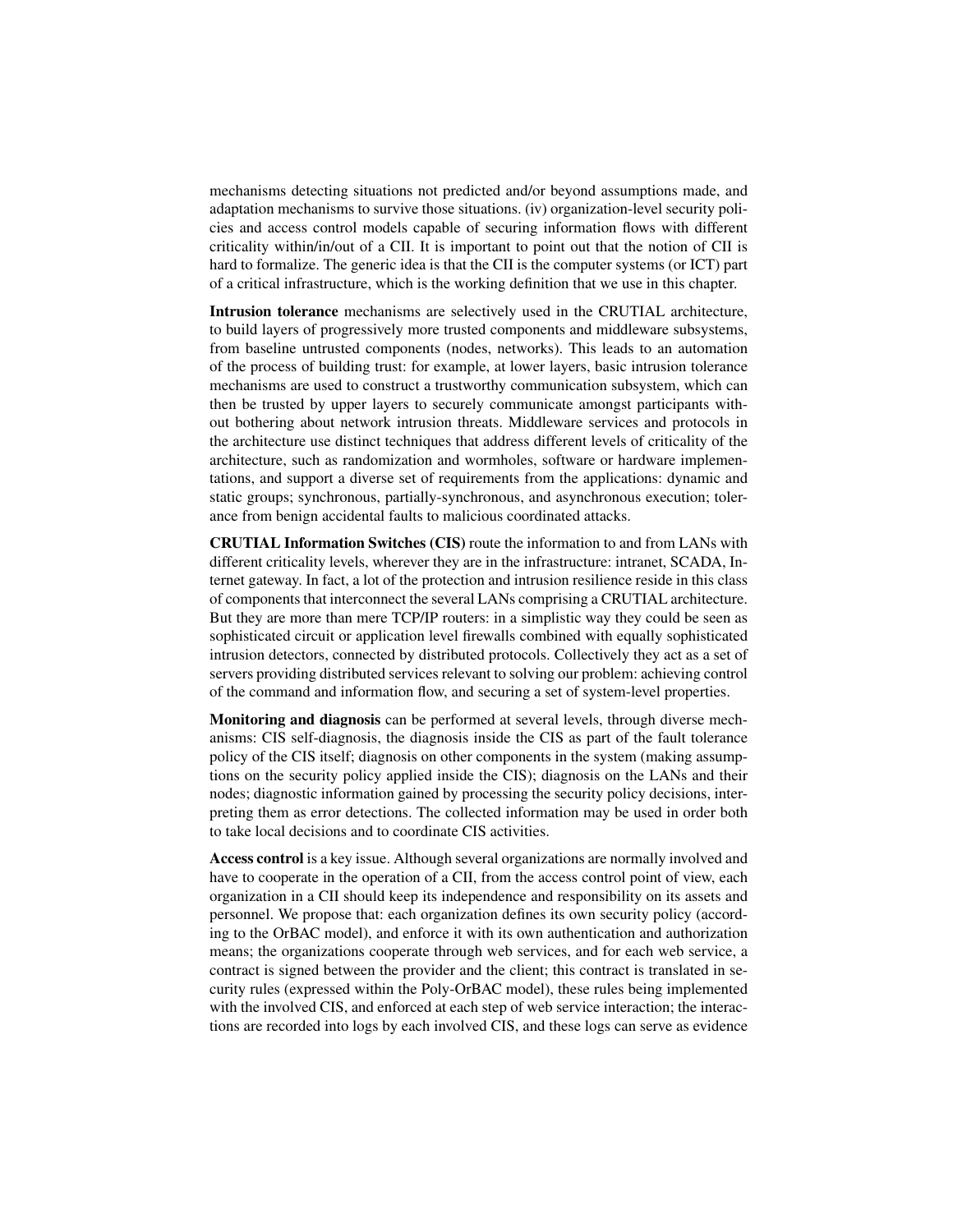in case of dispute: each organization stay liable of all actions initiated by its own personnel.

#### 2.1 Key Architecture Aspects

The CRUTIAL architecture, despite inspired by previous intrusion-tolerant reference architectures like MAFTIA [22], extends them significantly to attend the specific challenges of the critical information infrastructure problem, for example, legacy, global access control, and above all non-stop operation and resilience.

Given the severity of threats expected, some key components are built using architectural hybridization methods in order to achieve extremely high robustness:

– *Trusted-trustworthy* operation [22] is an architectural paradigm whereby components prevent the occurrence of some failure modes *by construction*, so that their resistance to faults and hackers can justifiably be trusted. In other words, some special-purpose components are constructed in such a way that we can argue that they are always secure, so that they can provide a small set of services useful to support intrusion tolerance in the rest of the system. This concept is in line with, but richer than, recent technological concepts like trusted computing or trusted platform modules.

Another interesting aspect of this work is related with the mechanisms that we had to develop, to preserve the large legacy composition of CII and keep changes to a minimum:

– *Fully-transparent intrusion tolerance* aims at preserving the complete illusion of a standard system to legacy components. It is implemented by innovative replica control and communication algorithms. Any SCADA and corporate network technologies stay unchanged, the only modification foreseen being the requirement of IPsec at communication level, but this is considered a trend anyway [4].

Another innovative aspect of this work is our approach to achieve resilience. This goes further to mere intrusion tolerance, and can be seen as a specialization of this kind of architecture to critical infrastructures. The problem is addressed through two paradigms:

- *Proactive-resilience* to achieve exhaustion-safety [20], and ensure perpetual, nonstop operation despite the continuous production of faults and intrusions. This is not a requirement of many intrusion-tolerant systems, but it is definitely of importance for unattended operation, as is desired of the control part of CII.
- *Trustworthiness monitoring* to perform surveillance of the coverage stability of the system, that is, of whether it is still performing inside the assumed fault envelope or beyond assumptions made [2]. In the latter case, dependable adaptation mechanisms are triggered to stabilize coverage and thus, the operational guarantees. This is of extreme importance for situations of instability, either caused by accidental events or malicious attacks, and we believe it can be a key to lower the risk of cascading and/or escalating failures.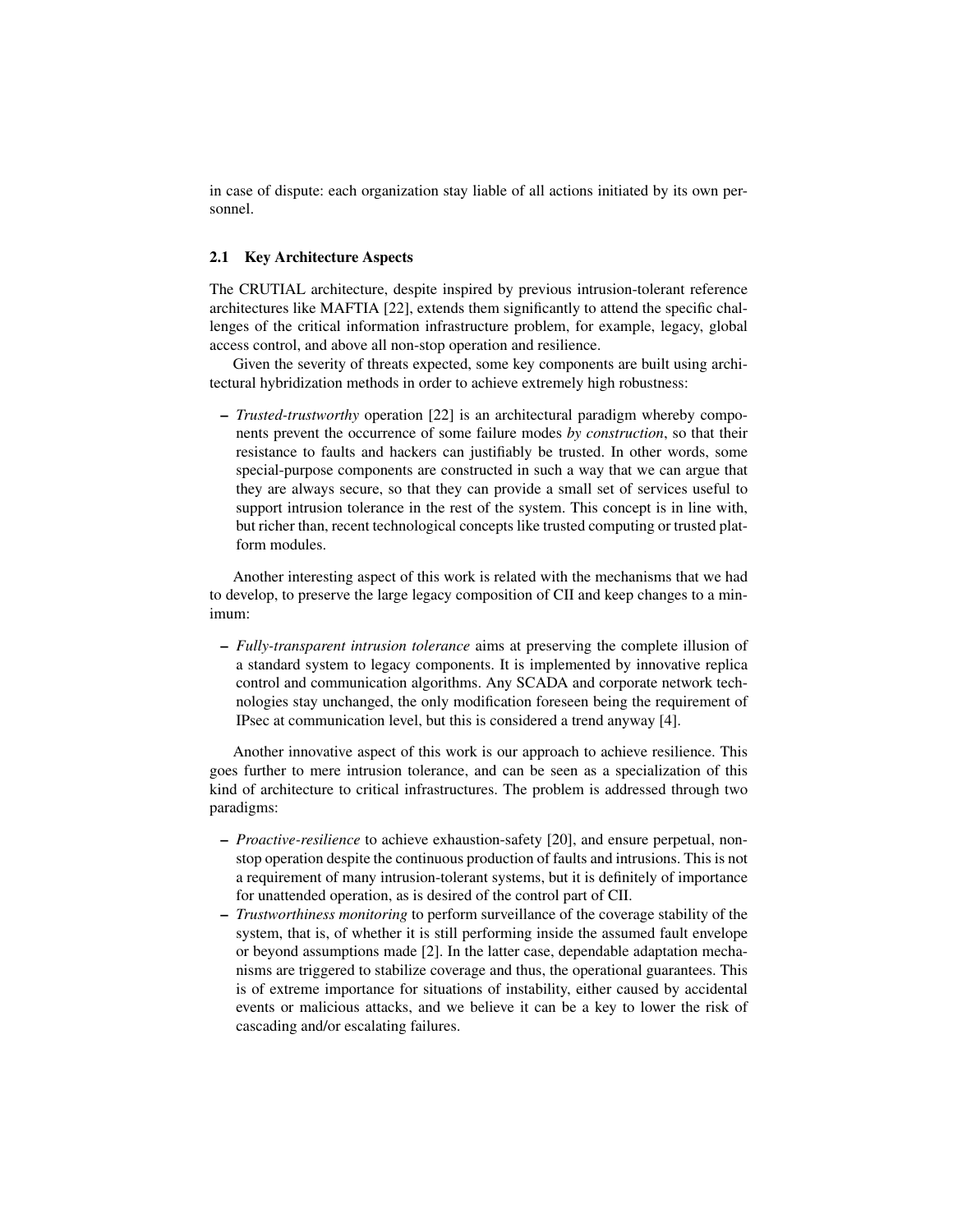Finally, the desired control of the information flows is partly performed through advanced protection mechanisms:

– the *OrBAC firewall* is an adaptation of the classical firewall rule-set operation to enforce an organization-based access control model (OrBAC) [11] for implementing global-level security policies. OrBAC allows the expression of security policy rules as high level abstractions, and it is of importance for homogenizing the diverse security policies of organizations involved in a CII into one policy that controls the global information flow.

In summary, the mechanisms and algorithms in place achieve system-level properties of the following classes: trustworthiness or resistance to faults and intrusions (i.e., security and dependability); timeliness, in the sense of meeting timing constraints raised by real world control and supervision; coverage stability, to ensure that variation or degradation of assumptions remains within a bounded envelope; dependable adaptability, to achieve predictability in uncertain conditions; resilience, read as correctness and continuity of service even beyond assumptions made.

### 2.2 Main Building Blocks

The overall picture of a CRUTIAL system, shown in Figure 1, was detailed in [23].



Fig. 1: CRUTIAL overall architecture (WAN-of-LANs connected by CIS)

We view the system as a WAN-of-LANs. There is a global interconnection network, the WAN, that switches packets through generic devices that we call *CRUTIAL Information Switches (CIS)*, which in a simplistic way could be seen as sophisticated circuit or application level firewalls combined with equally sophisticated intrusion detectors, connected by distributed protocols. The WAN is a logical entity operated by the CII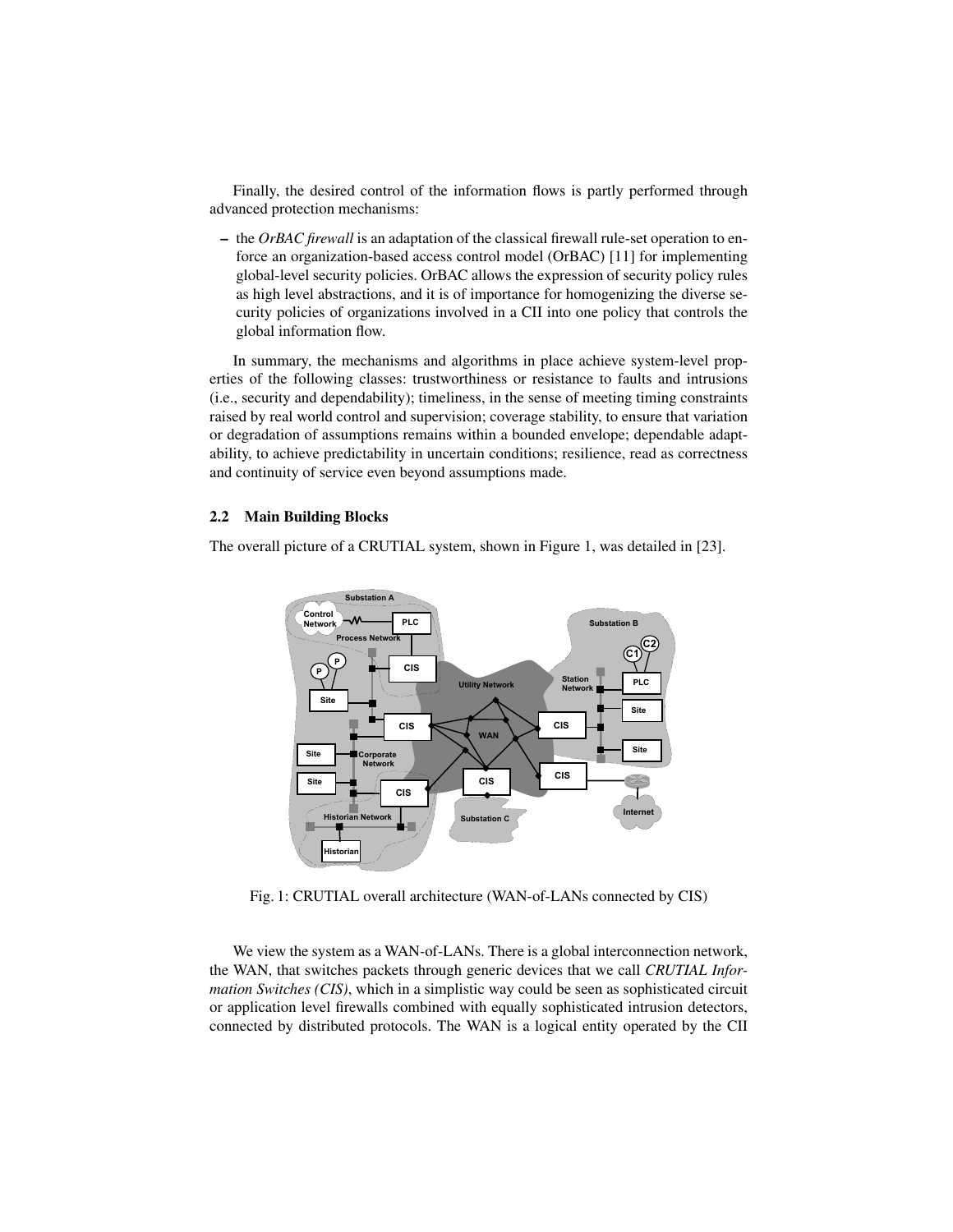operator companies, which may or may not use parts of public network as physical support. A LAN is a logical unit that may or may not have physical reality (e.g., LAN segments vs. Virtual LANs (VLANs)). More than one LAN can be connected by the same CIS. All traffic originates from and goes to a LAN. As example LANs, the reader can envision: the administrative clients and the servers LANs; the operational (SCADA) clients and servers LANs; the engineering clients and servers LANs; the PSTN modem access LANs; the Internet and extranet access LANs; an historian network (to store monitoring data); etc.

CIS collectively act as a set of servers providing distributed services relevant to solving our problem: *achieving control of the command and information flow, and securing a set of necessary system-level properties*. In consequence, no traffic set to enjoy CRUTIAL-level protection can go from one LAN to another without crossing a CIS.

## 3 Protection Strategies and Services

We now discuss the failure assumptions underpinning the architecture design, concerning the main architectural devices: WAN, LAN, CIS. Shadowing in the figure symbolizes untrusted areas:

- The WAN interconnect (heavily shadowed) is assumed to have arbitrary behavior, which is akin to saying it can be totally compromised.
- The CII facilities (lightly shadowed) are assumed to have varying faulty behavior, from arbitrary to crash failure.
- Inside the facilities, the LAN is the unit of failure. This is akin to assuming that some LANs will be completely trusted (e.g., by construction, or by recursive use of intrusion tolerance), whereas other LANs may even be arbitrary (e.g., in consequence of insider threats).
- Overall, we assume that faults (accidental, attacks, intrusions) continuously occur during the life-time of the system, the only limit being that a maximum number of *f* malicious (or arbitrary) faults can occur within a given interval. Note that this is weaker than assuming that only *f* faults may occur during the whole life-time of the system.
- CIS components are trusted to securely switch information flows as a service to edge LANs as clients.
- LANs trust the services provided by the CIS, but are not necessarily trusted by the latter.

The assumptions described above have a few implications on the protection strategies chosen. Let us start by the CIS construction:

- The CIS is a main target to any hacker having understood the CRUTIAL architecture, since the CIS is supposed to be a trusted component. We recognize this threat by assuming that a number of CIS or components thereof can be corrupted.
- In order to be trusted, the CIS must be trustworthy. As such, the CIS itself must be made intrusion-tolerant, prevent resource exhaustion providing perpetual operation (i.e., can not stop), and be resilient against assumption coverage uncertainty, providing survivability.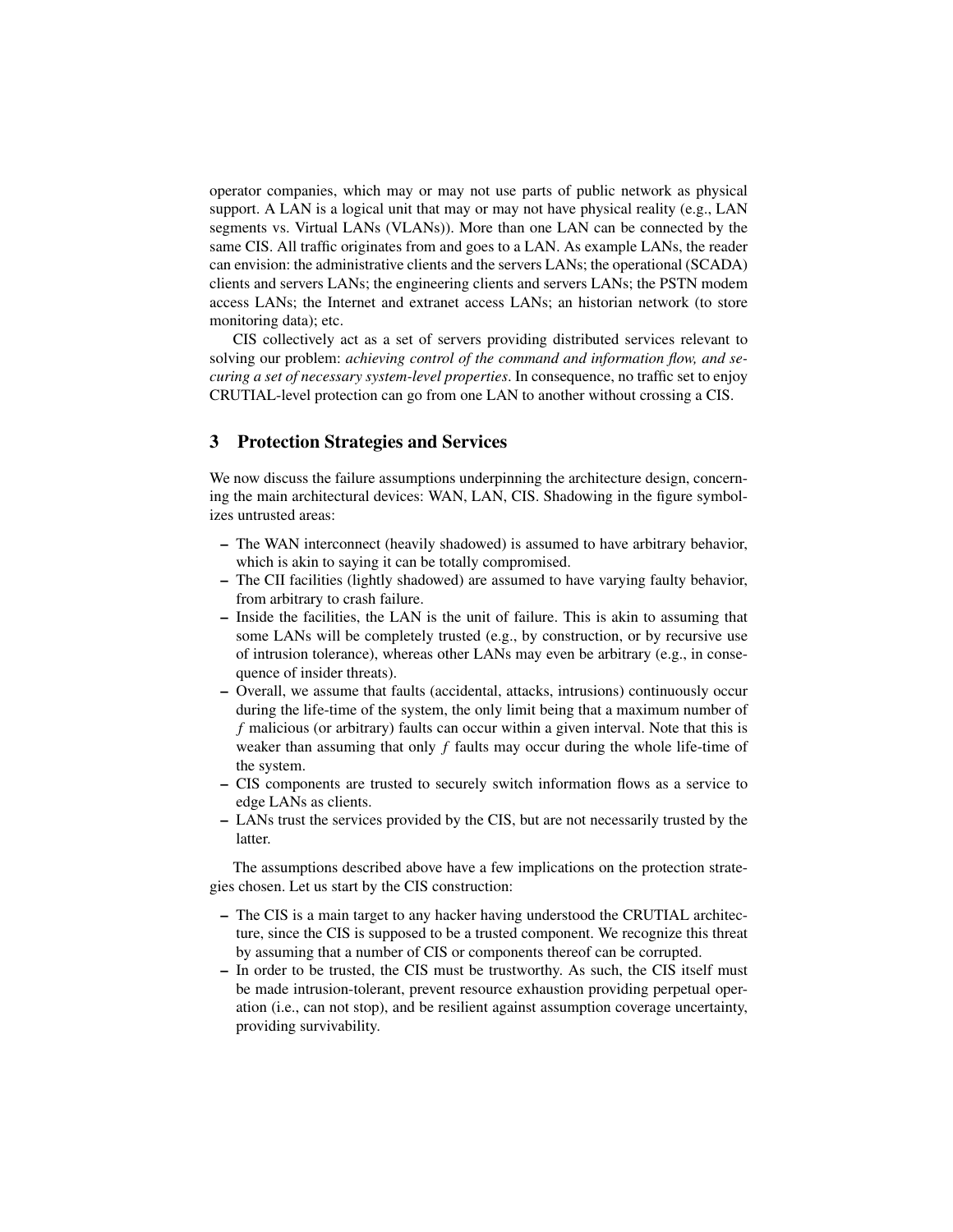- The CIS is thus implemented as a set of redundant units (multiple-box physically replicated hardware units, or single-box logically replicated software units), depending on the level of resilience to attain.
- Given the nature of malicious faults, which can be made common-mode, CIS construction and or reconfiguration may be based on diversity techniques (ex. n-version programming, obfuscation, etc.).
- The CIS also has proactive recovery mechanisms, so that each component is periodically rejuvenated in such a way that if it suffered an intrusion, then the intrusion is no longer present after the rejuvenation process.
- The CIS is further monitored by special run-time trustworthiness monitoring mechanisms, which make sophisticated sanity checks. Reactive recovery may for example be triggered immediately an successful attack or failure is detected. Adaptation mechanisms may also be parameterized by these monitors.



Fig. 2: Building trust in CRUTIAL (CIS level)

As exemplified in Figure 2a, a simplex (i.e., non intrusion-tolerant) CIS, once attacked, becomes under the control of the attacker and can fail. In the figure, attack traffic will go through the compromised CIS and hit the station computer and control networks in the CII. On the other hand, an intrusion-tolerant CIS (Figure 2b) despite corruption of one or more components, will continue providing correct service, as long as not more than a quorum *f* of component failures occur. CIS can be physically or logically replicated, examples of this incremental intrusion tolerance strategy are discussed in [1]. The figure shows a triple with a corrupted replica  $(f = 1)$ : despite attacked by unauthorized traffic, voting between all replicas discards these messages, only letting normal traffic through to the station computer.

Let us look at the services running in or among CIS:

- The local services implemented on the CIS servers enjoy the CIS intrusion tolerance to secure the desired properties in the presence of malicious traffic and/or commands.
- The distributed services implemented on sets of CIS servers are subject to possibly Byzantine attacks. In consequence, cooperating CIS must be interconnected with intrusion-tolerant protocols, in order to correctly implement the desired services.

Consider that the CIS boxes in the next figures represent intrusion-tolerant logical CIS. That is, to any services running locally on top of a logical CIS, the latter appears as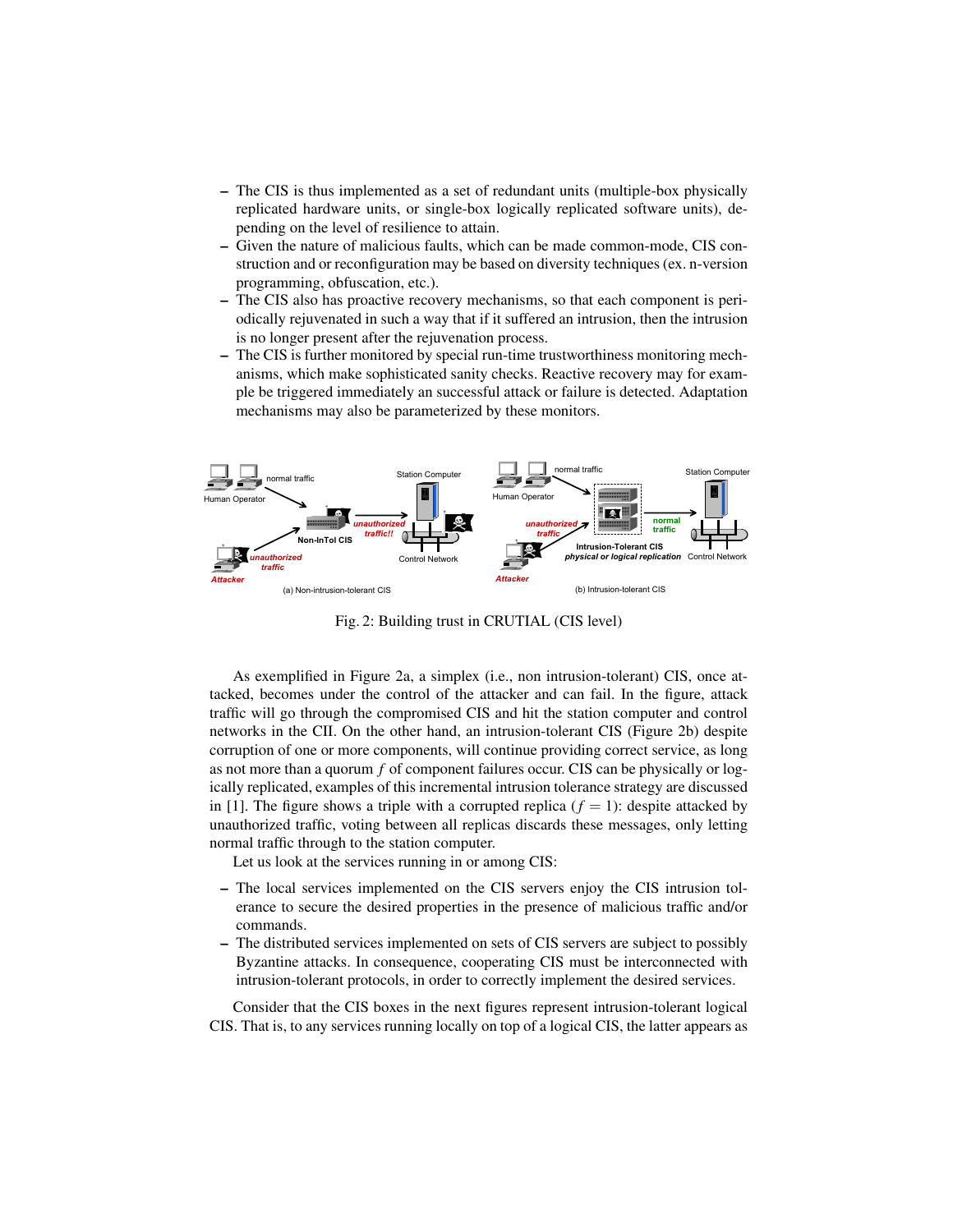being fail-controlled, in a good example of recursive use of intrusion-tolerance featured by this architecture. As exemplified in Figure 3a, services running on an intrusiontolerant CIS are trusted to run correctly, despite faults or attacks. As such, these services are trusted-trustworthy, that is, trusted because they are trustworthy.

On the other hand, some services may need to be run cooperatively amongst CIS, and thus be subject to attacks at the WAN interconnect level. If one generalizes the distributed intrusion tolerance concept to CIS interconnection, one will run specialized intrusion-tolerant algorithms amongst CIS, which end-up achieving what is portrayed in Figure 3b: a trusted-trustworthy communication fabric amongst CIS, overcoming the initial untrusted basic WAN interconnect.



Fig. 3: Building trust in CRUTIAL (WAN level): a) Trusted Local CIS Services; b) Trusted Global CIS Services

# 4 Trustworthiness Monitoring Services

The main diagnostic problems that can be found in a modern power grid distributed infrastructure as CRUTIAL are the following:

- The use of SCADA sub-systems which were not designed to be widely distributed and remotely accessed, and that do not cover security issues (they grew-up as standalone systems). SCADA systems are not going to be redesigned or rebuilt, so they cannot be modified in order to comply with the information infrastructure needs.
- Some of the components/sub-systems used within the infrastructure already implement monitoring and/or recovery techniques that could in some way work "against" the needs of the infrastructure itself. It is hence necessary to coordinate all the monitoring and/or recovery activities in order to favor the infrastructure needs (sometimes despite of component/sub-system needs).
- The use of large grained components: there are many interactions among subcomponents, so it is difficult to link a single error with a well focused fault. Two kind of actions may follow: i) if the detected error is severe enough to require immediate action, then determine the set of all components that could harbor the originating fault, as well as the specific commands able to bring each component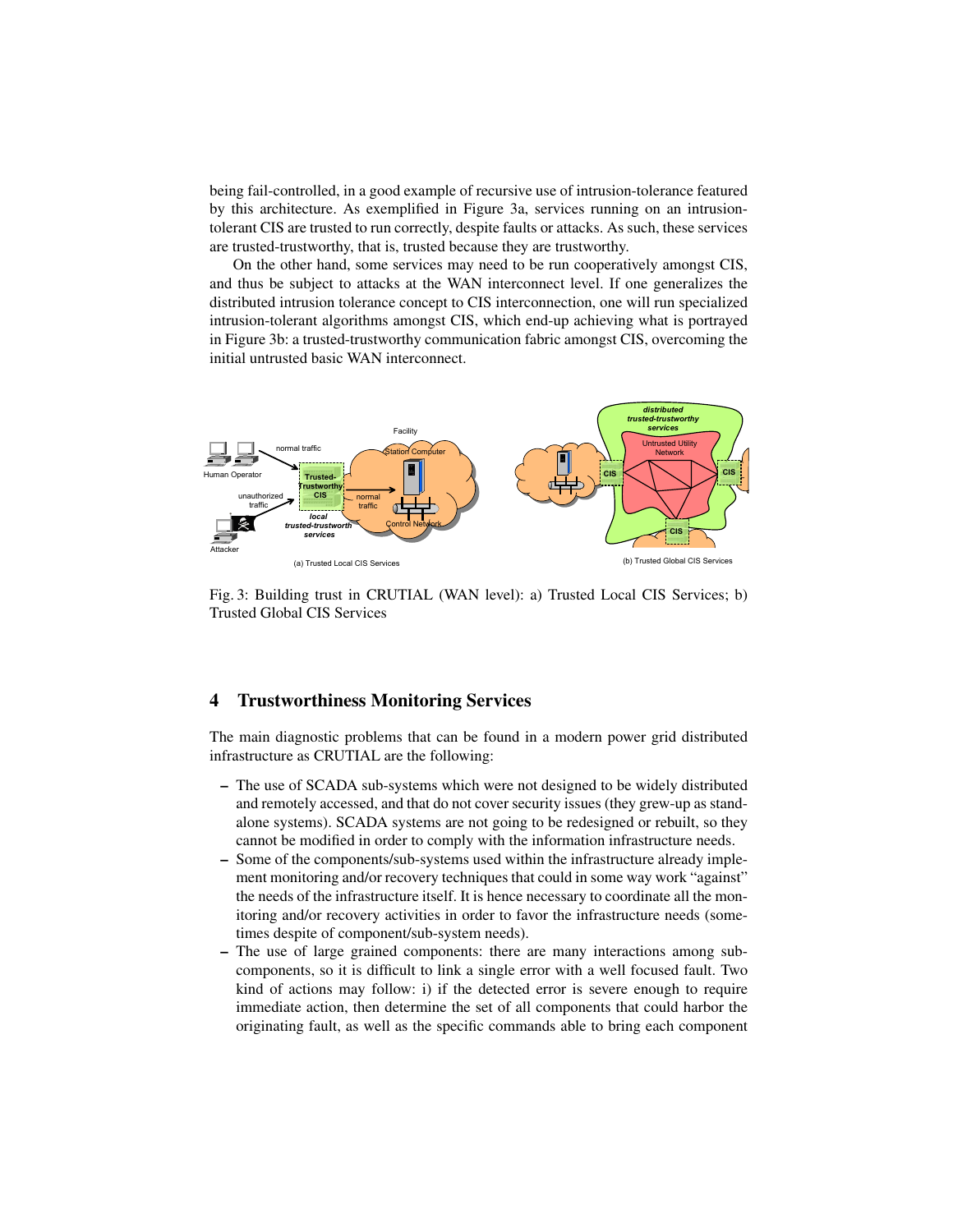to a correct, consistent state; ii) otherwise, if it is not beneficial, as soon as an error (or deviation) is observed, to immediately declare an entire component "failed" and to proceed to repairing or replacing it; it is thus better to collect streams of data about error symptoms and deviation detection, and proceed to fault assessment by observing component behavior over time.

- The heterogeneity of the environment where diagnosis is performed: many different entities will coexist in the system, so each component needs specific diagnostic solutions (station sub-systems need to exchange values in order to perform the secondary power control, whilst the substation web service provides visibility of selected information over internet).
- The goodness of a component could be related to the quality of the service provided, rather than on the absence of faults.
- The infrastructure has to be distributed by its very nature, so it is exposed to communication and coordination problems, as well as to those caused by hardware or operating system ones; it is not possible to manage these problems at the component level, but it is necessary to do that at middleware level (or at least at application level). In order to provide fault tolerance to distributed component based applications, it is necessary to implement mechanisms which take into account the fault tolerance policies implemented by the different components within the system, and to add the necessary coordination support for the management of fault tolerance at application level.

#### 4.1 The Diagnosis Framework

The diagnosis framework adopted to tackle these challenges involves the following actors (see Figure 4):



Fig. 4: The diagnosis framework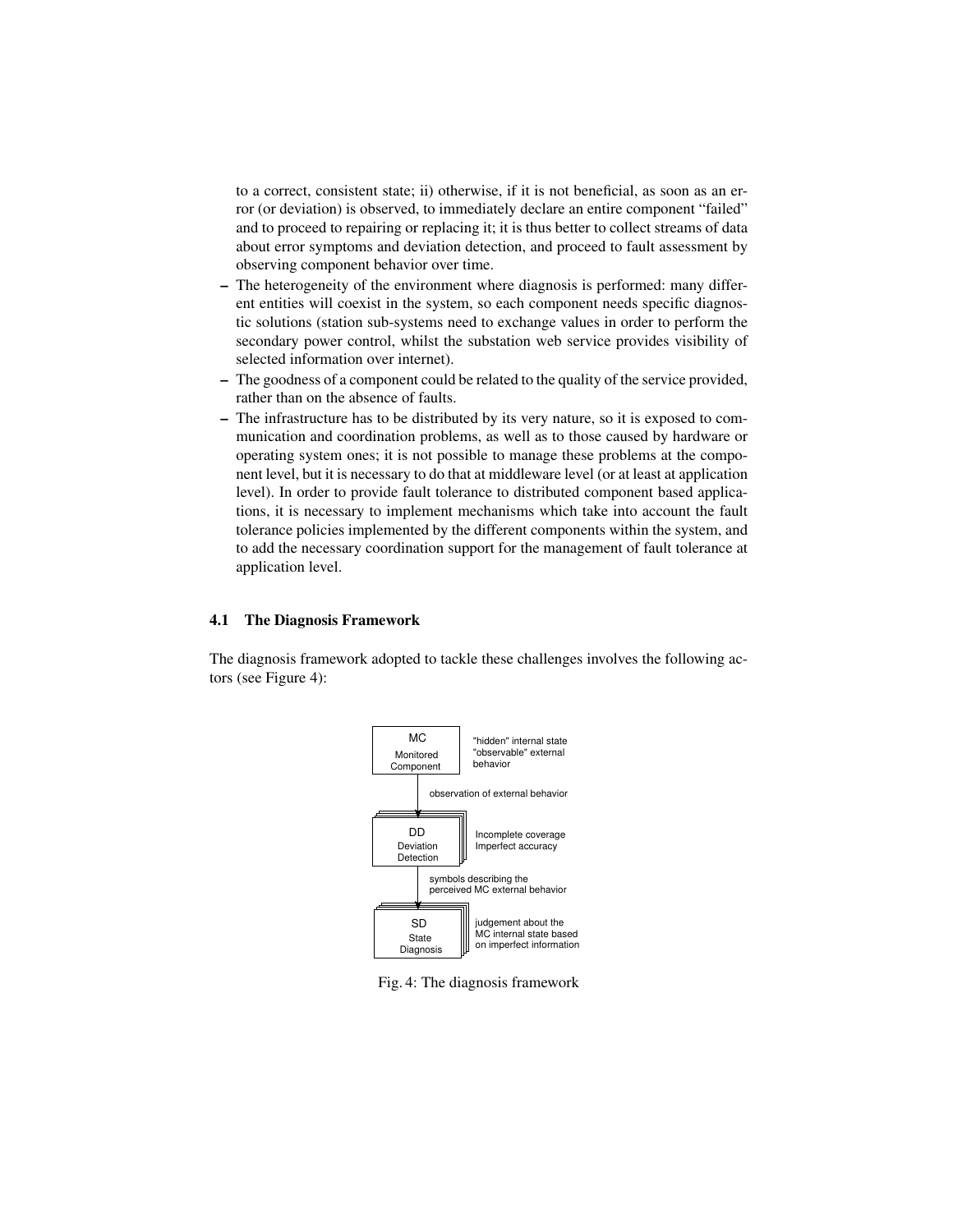- Monitored Component (MC). It is the system component under diagnosis. The monitored component, when first introduced in the system, works properly; during system lifetime, the monitored component could be affected by some faults that might compromise its functional behavior. The internal healthy state<sup>1</sup> of the component is therefore "hidden", whilst the external behavior is "observable". Since the same observed incorrect behavior could be caused by different faults, it is an ambiguous indicator of the healthy internal health state of the component itself.
- Deviation Detection (DD). It is the entity introduced in the system in order to observe the monitored component external behavior and to judge whether it is suitable or not. Unsuitable component behavior could be the result of the manifestation of an internal or external fault affecting the monitored component or it could be determined by a change in the requirements of the application that is using the component monitored services. In the literature on fault tolerance, a wide variety of error detection mechanisms are available, which are classified in different categories according to several criteria, among which the type of checks they perform, the implementation support (hw or sw), the system components they are tailored to, the applicability time (on-line or off-line) [19]. The deviation detection mechanism has indeed incomplete coverage and imperfect accuracy, so it can raise false positives (when it detects an inexistent deviation) and false negatives (when it does not detect an existent deviation). In critical systems both false positives and false negatives are undesired: false positives led to an early depletion of system resources, while false negatives drastically decrease the system dependability.
- State Diagnosis (SD). Basing on information coming from the deviation detection mechanism, the state diagnosis mechanism has to guess the internal state of the component. Deviation detection information is an imperfect judgment describing the instantaneous external behavior of the monitored component; the state diagnosis mechanism has to trace the monitored component deviations over time in order to decide whether the monitored component services continue to be beneficial or not for the rest of the system, deviations notwithstanding.

The diagnosis framework requires two information flows:

- $-$  MC $\leftrightarrow$ DD: the deviation detection mechanism has to observe the monitored component.
- $–$  DD $\leftrightarrow$ SD: the state diagnosis mechanism has to collect deviation detections performed by the deviation detection mechanism.

Each of the above information flows could be managed following a proactive or a reactive schema: in the proactive schema, the entity interested in fresh information has to ask for it, whilst in the reactive schema the entity that generates information has to send it to the entity interested in it. More interaction patterns can be found in [17].

The above solutions have different balances in terms of QoS vs. cost of the data fed to the SD mechanism: continuous monitoring is very costly and probably too aggressive

<sup>&</sup>lt;sup>1</sup> The "internal state" is something related to the component situation with respect to faults; there is no relationship between the above "internal state" and the possible component states related with the work performed by the component itself.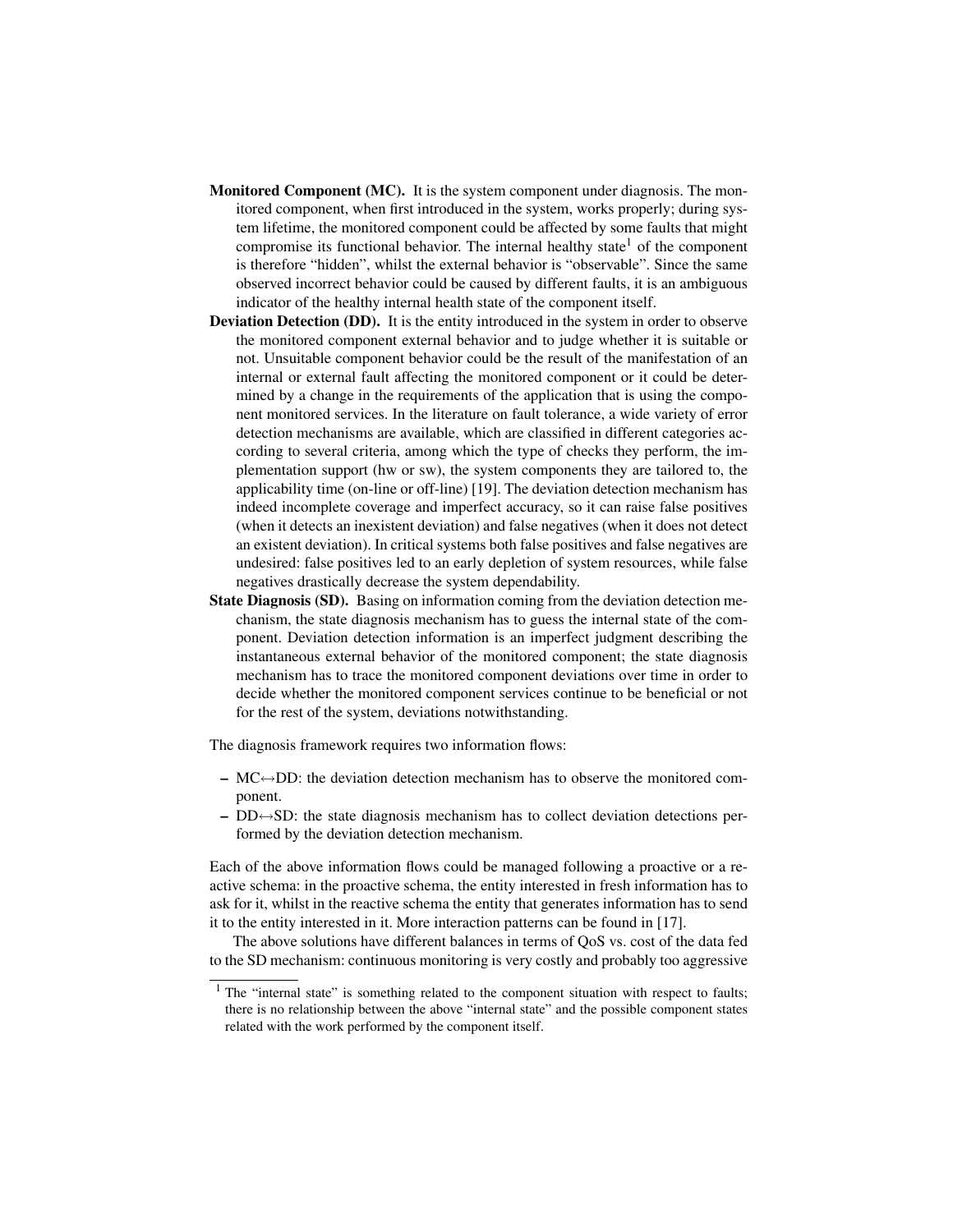in terms of the overhead it induces on the system; buffered asynchronous monitoring is cheaper then the continuous monitoring for the interaction cost, but requires storing capabilities in the DD mechanism and negatively affect the promptness of the SD; the failure triggered synchronous monitoring combines the advantages of the continuous monitoring (timeliness of the input data and no need for storage) and of the buffered asynchronous monitoring (reduction in communication cost), but can be impaired by omission faults in the DD.

The traditional diagnostic problem is the identification of failed components in a usually large set of homogeneous ones; fine grained components are the target of diagnosis, therefore, one-shot diagnosis of a collected syndrome<sup>2</sup> is performed. Literature shows that many over-time diagnostic mechanisms are available; each approach can be mapped on the schema presented earlier and described involving only one component and its deviation detection mechanisms. Two approaches are relevant:

Heuristic diagnosis. Heuristics are typically simple mechanisms suggested by intuitive reasoning and then validated by experiments or models. Most heuristic diagnosis solution are based on a count-and-threshold approach [14], as exemplified by alpha-count [3] a heuristic designed to discriminate whether a monitored component is affected by a transient fault (the component is healthy but is temporally behaving bad) or by a permanent fault (the component is physically damaged and need maintenance). The idea behind the alpha-count heuristic consists in counting error signals collected over time, raising an alarm when the counter passes a predefine threshold. When non-error signals are collected, the counter is decreased using a decreasing factor. Suppose  $J(t)$  is a Boolean error signal coming from the deviation detection mechanism at time *t* ("0" means no-error detected, "1" means error detected) and suppose that  $K$  is the internal parameter that decreases the counter value when a "no-error" signal is collected; the alpha counter  $\alpha(t)$  is formally defined as follow:

$$
\alpha(0) = 0
$$
  
\n
$$
\alpha(t) = \begin{cases}\n\alpha(t-1) \cdot K & \text{if } J(t) = 0 \\
\alpha(t-1) + 1 & \text{if } J(t) = 1\n\end{cases} \quad (0 \le K \le 1)
$$

Every time the counter is evaluated, it is also compared with a predefined threshold value  $\alpha_t$  in order to discriminate if an alarm has to be raised  $(\alpha(t) \ge \alpha_t)$  or not  $(\alpha(t) < \alpha_t)$ . Extended analyzes about parameter tuning are available in [3] while applications and variants are described in [2] [18].

Probabilistic diagnosis. Probabilistic diagnosis mechanisms (e.g. [6] based on HMM - Hidden Markov Models and [16] based on Bayesian inference) are tailored to evaluate the probabilities of the monitored component being in each of the "internal" state envisioned in the fault model, based on symbols coming from the deviation detection mechanism. Probabilistic diagnostic mechanisms compute a state occupancy probability vector  $f(t)$  at time *t*, using the symbols coming from the deviation detection mechanism at time *t* and the state occupancy probability vector  $f(t-1)$  at time  $t-1$ . The idea behind probabilistic diagnosis is to use the Bayesian

<sup>2</sup> A syndrome is a vector of Boolean deviation detection results.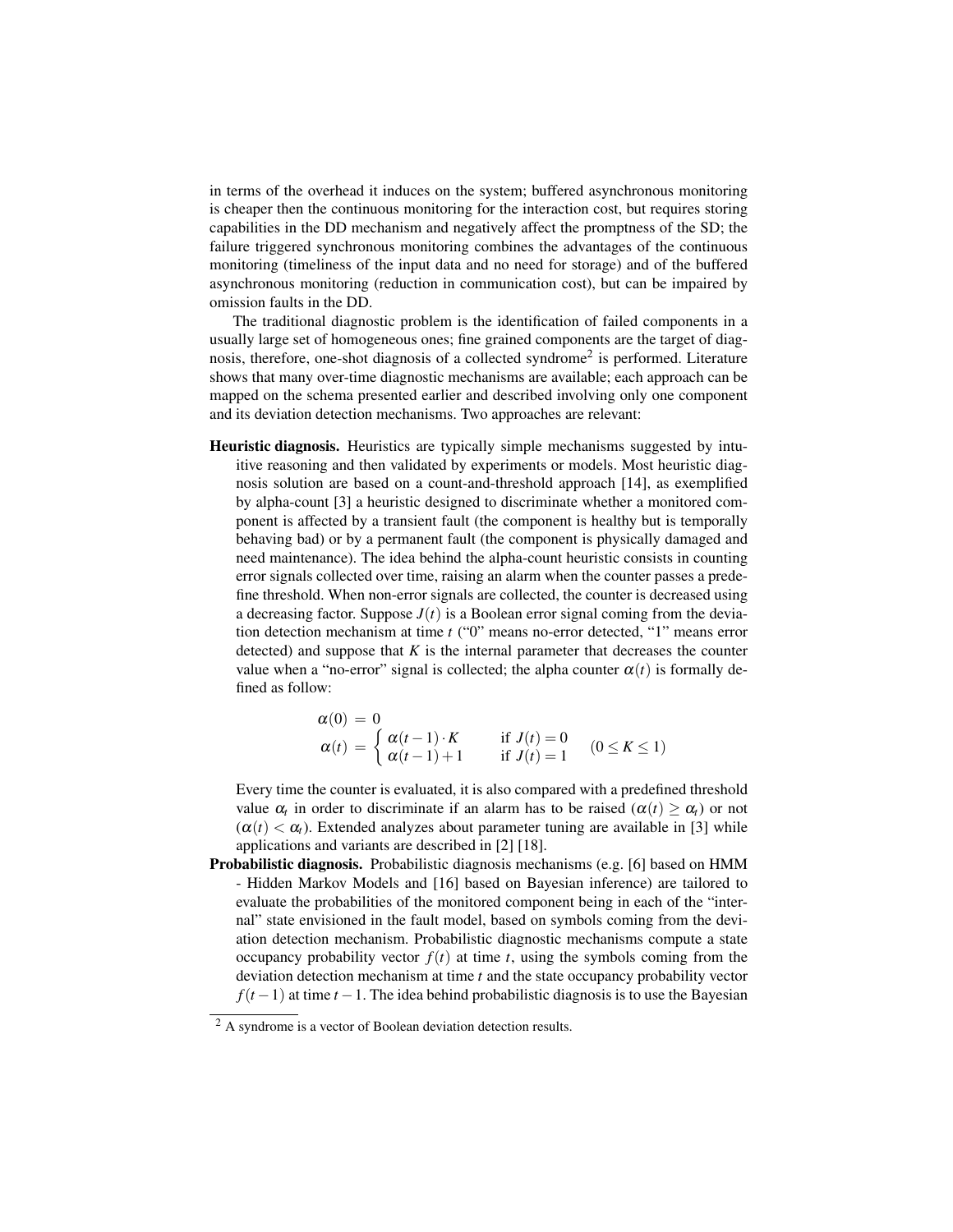inference. Suppose to have a conjecture *x* on which we are uncertain (we believe in *x* being true with probability  $p(x)$ ; we aim to update our belief in *x* when some new, relevant evidence is observed. Both evidence and conjecture are described as events, that is, subsets of the set of all the possible outcomes of some experiment. Using the Bayes' theorem we can write that in general:

$$
p(x|evidence) \cdot p(evidence) = p(evidence|x) \cdot p(x)
$$

Interpreting the left-most probability in the above equation as the "posterior" probability of conjecture *x* (taking into account the observed evidence) and the right-most probability as the "prior" probability of conjecture *x*, we can write

$$
p_{posterior}(x | evidence) = \frac{p_{prior}(x) \cdot p(evidence | x)}{p(evidence)}
$$

Given a set *C* of mutually exclusive conjectures such that their union has probability 1 (e.g. healthy states of a monitored component), the above formula allows us to update the posterior probability of conjecture *x* given some evidence (e.g. the outcome of deviation detection) using the following formula:

$$
p_{posterior}(x \mid evidence) = \frac{p_{prior}(x) \cdot p(evidence \mid x)}{\sum_{cong \in C} p_{prior}(cong) \cdot p(evidence \mid cong)}
$$

Both approaches solve the problem with the same computational cost, but diagnosis based on HMM accounts for higher modularity and relies on a richer framework to solve diagnostic problems (e.g., helps in case of incomplete information on the involved parameters).

Diagnosis activity has to be performed at different granularity levels (Fault Replacement Unit), depending on the controllability of control on the monitored component (e.g., when dealing with COTS and legacy subsystems) and on the cost/efficacy ratio of the detection/diagnosis/reconfiguration operations. On one side, fine grained diagnosis is very helpful since it allows replacement of smaller parts of the system, avoiding wasting still useful subparts of the components under diagnosis. However, fine grained diagnosis incurs in higher costs from the point of view of setting up diagnosis activities. Opposite trends are instead shown by a coarse grained approach.

When diagnosis needs to be performed in a large system it is not practical to have a centralized SD entity that has to gather and analyze all the deviation detections in order to diagnose the system; this kind of centralized state diagnosis should be ultra-reliable and communication links to all the parts of the system should be guaranteed. Therefore, methods for distributed diagnosis are mandatory in which every system node decides independently about the system (e.g. which are the healthy nodes and which the faulty ones).

Considering a distributed system comprised by completely connected nodes, the Hybrid Fault-Effect Model [28] can be assumed, so that all fault classification is based on a local classification of fault-effects (to the extent permitted by the deviation detection mechanism of the sub-system itself) and on a global classification, thus developing a global opinion on the fault-effect. Diagnosis is thus performed using a two-phase approach on a concurrent, on-line and continual basis: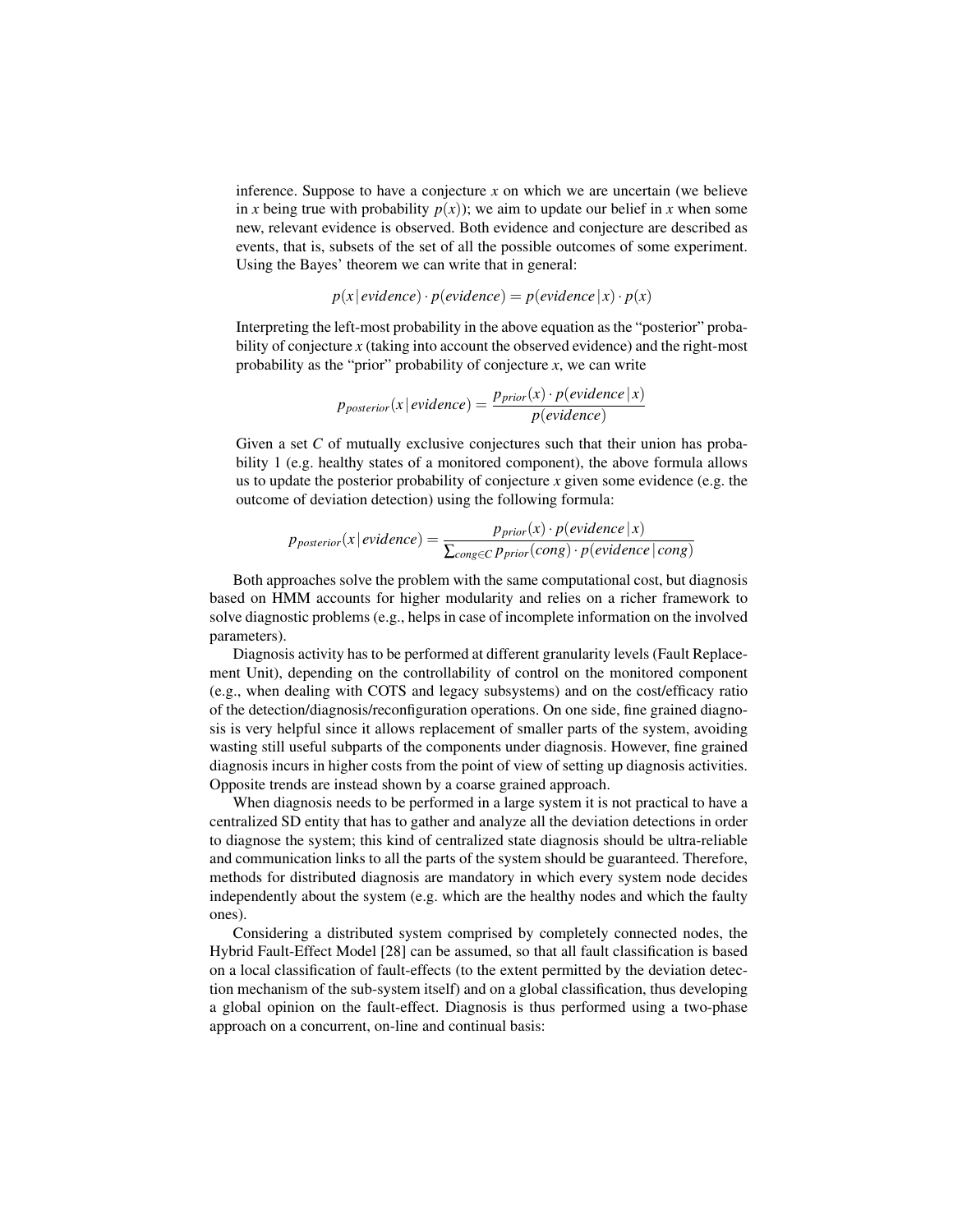- 1. Local detection and diagnosis, aiming to diagnose the sub-system itself.
- 2. Global information collection and global diagnosis, obtained through exchange of local diagnosis. Since each sub-system may have a different perception of the errors observed on the remote sub-systems, each node has some private values (the results of private diagnosis on remote sub-systems) and the goal is to ensure consistent information exchange and agreement against Byzantine behavior. An agreement (or consensus) algorithm is thus needed in order to solve the problem.

In the general case, the necessary conditions to achieve consensus in spite of up to *f* arbitrarily faulty nodes are:

- $-$  at least  $3f + 1$  nodes in the system.
- at least  $f + 1$  rounds of message exchange.

Under the assumption of authenticated messages [8], which can be copied and forwarded but not altered without detection, the condition on the minimal number of nodes can be relaxed to  $f + 2$ .

## 4.2 Diagnosis in CRUTIAL

The CRUTIAL infrastructure is organized as a WAN-of-LANs (see Section 2.2), where each LAN is connected to the WAN by a CIS. Given that the computers inside the LANs cannot be modified/updated, all the diagnosis activity has to be performed inside the CIS. The following diagnosis scenarios arise:

- CIS self-diagnosis (local view): CIS monitors both itself (e.g. to diagnose hardware or software faults) and its LAN (e.g. to "measure" its level of trustworthiness).
- CIS distributed diagnosis (global view): CISes construct a common view about the "state" of a certain CIS in the infrastructure (e.g. related to the liveness and trustworthiness of a specific CIS)

CIS self-diagnosis From a local viewpoint the CIS is a sophisticated application level firewall (combined with equally sophisticated intrusion detectors) which is required to:

- be intrusion-tolerant;
- prevent resource exhaustion providing perpetual operation;
- be resilient against fault assumption coverage uncertainty providing survivability.

In order to comply with the above requirements, the CIS has a hybrid architecture and is replicated (with diversity) in *n* replicas. Each CIS replica is built using a synchronous and secure local wormhole and an asynchronous and insecure payload.

Two monitoring/failure detection scenarios arise:

- 1. internal monitoring: monitoring performed inside a single replica, trying to detect local failures;
- 2. external monitoring: monitoring performed on the perceived behavior of the other replicas.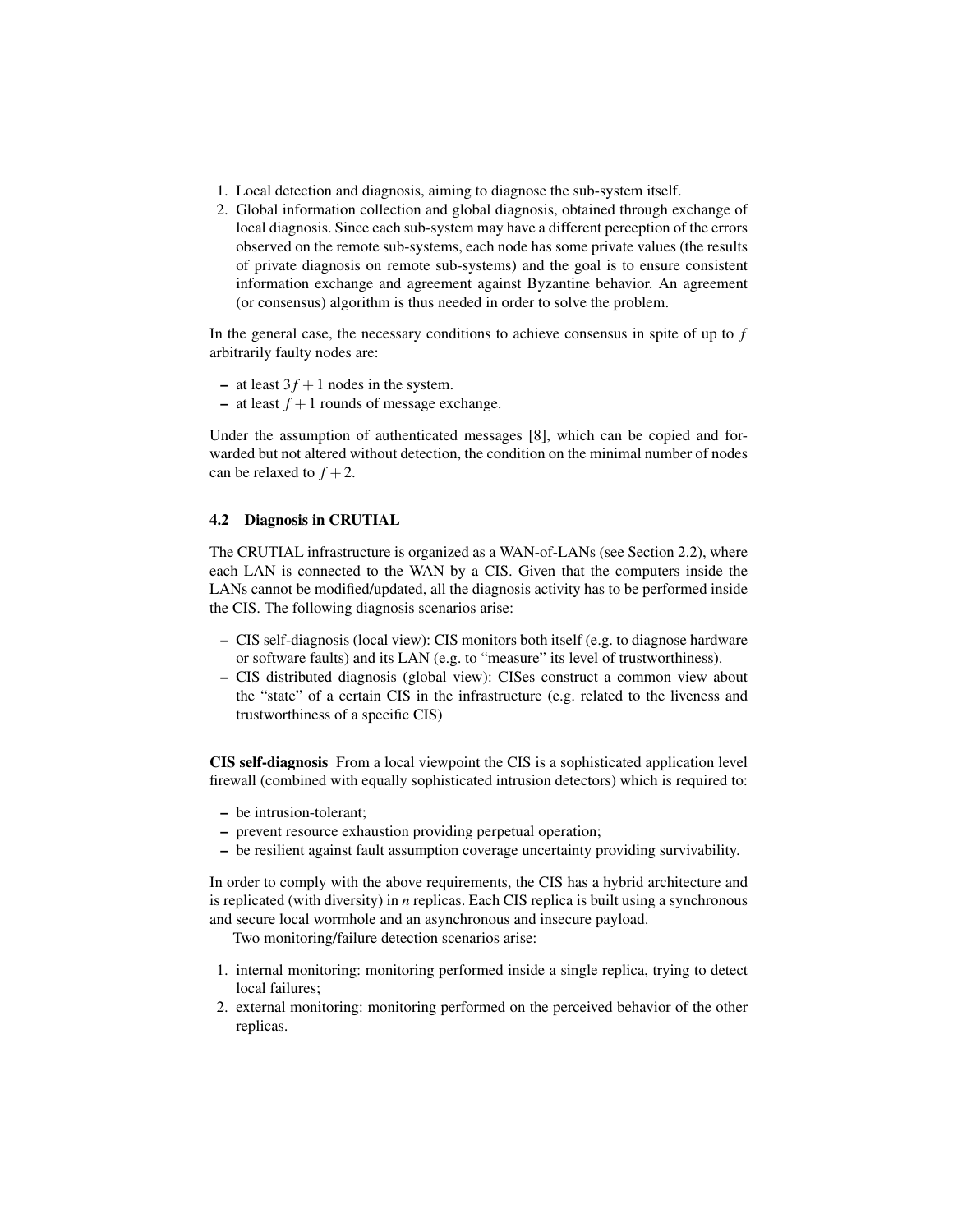The internal monitoring has to be performed on the following components/services (so far, components/services that need to be monitored were not definitely identified):

- Hardware components (e.g. network interfaces, processing units, memory modules...) which are supporting the replica. The monitoring activity on these components makes sense only when physical replication is used; in case of logical replication, these components need to be monitored in the host system running the replicas.
- Software components belonging to several architectural levels in the payload or in the operating system.

Several signals coming from many architectural levels are collected and processed over time: an example of signal coming from low architectural levels (O.S.) is related to a CPU fan that is working too slow or a temperature sensor that is signaling the CPU is too warm. An example of signal coming from a higher architectural level is an applicationgenerated exceptions or error return code.

The internal monitoring activity has hence to identify compound system conditions which could require diverse corrective actions; for example, repeated application errors could be interpreted as manifestation of software aging requiring rejuvenation, or could be correlated with lower level signals (the CPU is too warm because the CPU fan is working too slow), requiring another kind of reconfiguration (e.g. replacing the CPU fan). The rationale behind internal monitoring and failure detection is to try to stop the replica before it starts to behave incorrectly.

The external monitoring is performed by each replica on the perceived behavior of the other replicas, given that a replica is not guaranteed to always behave correctly. The monitoring activity is performed at service level, so that each service is in charge of detecting whether its peers running in the other replicas seem correct or not. An example of middleware service monitoring its peers on other replicas is the Protection Service.

CIS LAN Diagnosis The CIS monitors over time the nodes in its protected LAN to evaluate their trustworthiness. The evaluated trustworthiness level is used to request maintenance actions on the protected node (e.g. replacing hardware, refreshing the software, changing passwords...).

A trustworthiness indicator for each protected node *N* is defined (it could be multidimensional) and modified based on the following events:

- the instance of the security policy applied within the CIS itself to the outgoing traffic detects that *N* is trying to violate the security policy (e.g. trying to send something without being allowed to do it);
- the instance of the security policy running on a remote CIS detects that a message sent by *N* to one of its protected nodes was rejected. The CIS distinguishes whether an incoming packet really comes from a station computer (instead from an hacker in the WAN) using the LAN Traffic Labeling service (the CIS protecting the source node signs the label). The signed label is hence a proof of the source of the packet.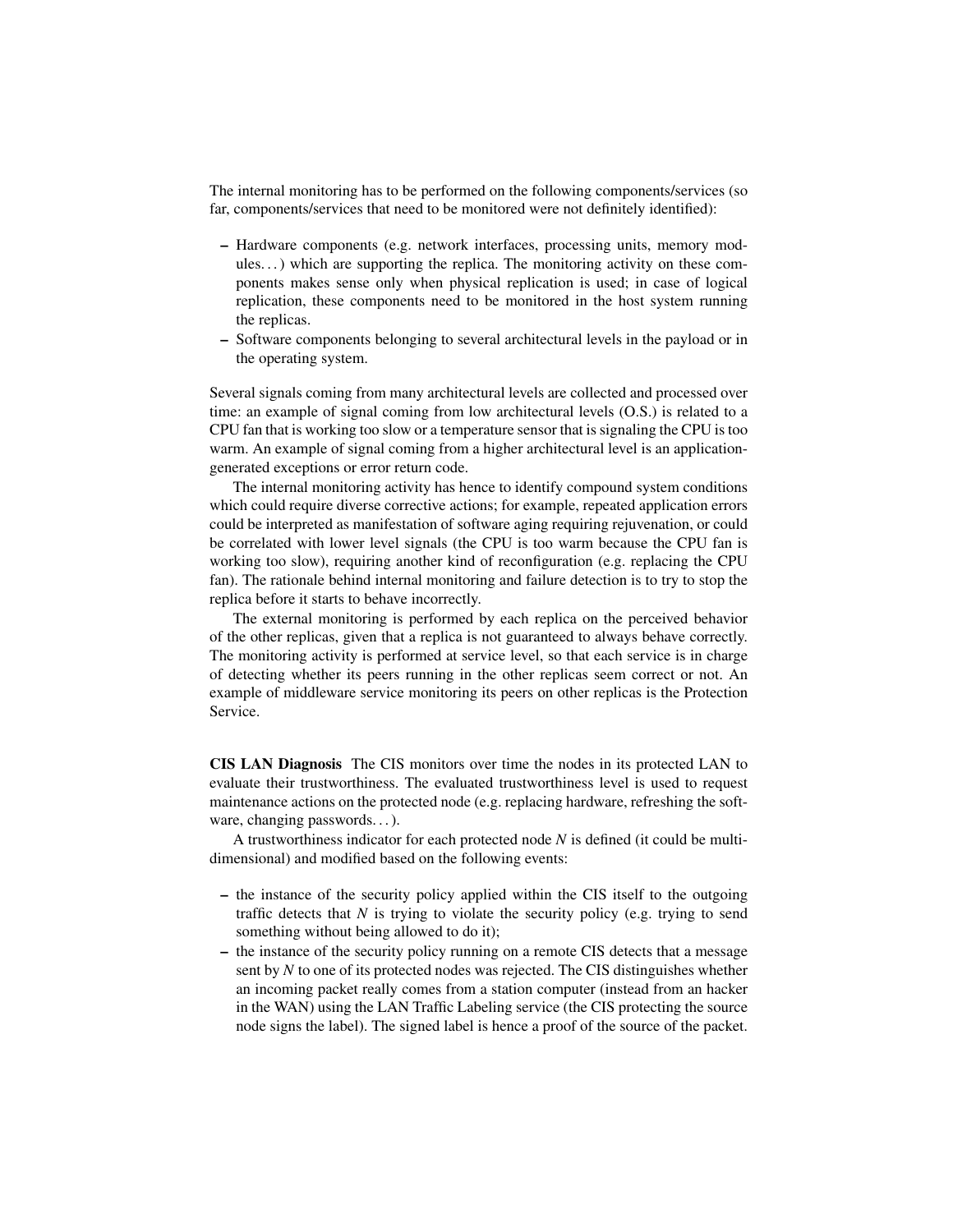The LAN Diagnosis service collects over time the above detections in order to evaluate the trustworthiness indicator of each protected node. If protected trustworthiness indicator of node *N* goes over a given threshold, the LAN Diagnosis service alerts its peers about *N* being un-trustable (so that they can possibly take adequate countermeasures).

CIS Distributed Diagnosis The several replicas that made up a single CIS are required to perform the same operations; this simplifies somewhat the task of checking their correctness on the run. Each single CIS, as seen from the WAN, is a different logical entity, in terms of actions, services and requests toward other CISes. In the ordinary information flow there is no simple comparison rule check that can be performed, to catch on the fly a mischievous partner. On the other hand, if a CIS becomes compromised, internal redundancy and resilient architecture notwithstanding, then necessarily the basic hypothesis on the fault occurrence has been broken: more than *f* replicas are out of order together. Of course, this is the catastrophic case, whose probability has to be lowered down to a target level by choosing proper redundancy figures. However, a local catastrophe (regarding a single LAN controlled by a compromised CIS) not necessarily should imply the downing of the entire system. In fact, on the WAN side, all CISes attempt to maintain a common view of two parametric descriptors its partners' health: Liveness and Trustworthiness.

Liveness is checked in two ways: i) passively, by monitoring normal network traffic from the target; ii) if the former is not frequent enough, exert a form of resilient ping, by means of a simple challenge/response protocol. Trustworthiness is built up by checking the formal correctness of the messages coming from the target, as well from any access violation detected by the Protection Service.

## 5 Access Control for Critical Information Infrastructures

Because Critical Information Infrastructures (CII) become more and more complex and accessible via the Internet, they are more and more vulnerable to security threats. Moreover, due to the interdependencies between CIIs, simple failures can have dramatic consequences. In this context, security issues in CIIs become obvious and serious. Several works was dedicated to study the causes; the results have shown that one of the most common problems is the lack of specific security policies, in particular in modern SCADA environments [12].

Basically, a security policy is defined by the Common Criteria as *the set of laws, rules, and practices that regulate how an organization manages, protects, and distributes sensitive information* [15]. In this respect, a security policy is specified through: the security *objectives* that must be satisfied, e.g., "*classified information must not be disclosed to a competing organization*"; and the *rules* expressing how the system may evolve in a secure way, e.g., "*the owner of an information is allowed to grant a read access right on its data to other organizations*".

Nevertheless, by itself, the security policy does not guarantee a secure and correct functioning of the system. The security policy can indeed be badly designed or intentionally / accidentally violated. Consequently, it is important to express the policy according to a security model; a model helps to: abstract the policy and handle its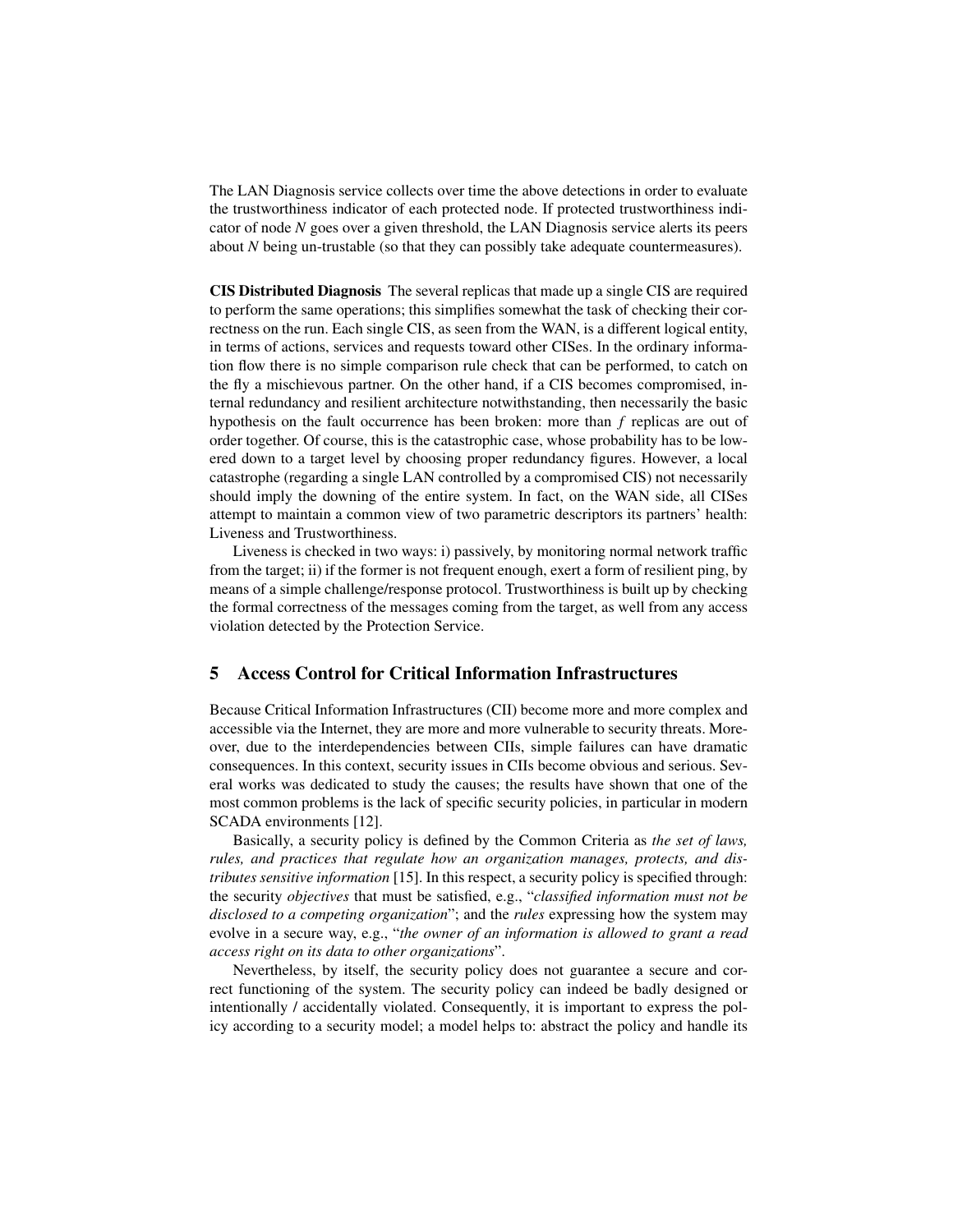complexity; represent the secure states of a system (i.e., states that satisfies the security objectives) as well as the way in which the system may evolve; verify the consistency of the security policy and detect the possible conflicting situations; etc.

Addressing these issues, this work progressively derives an access control model, a secure architecture and applies our approach to secure CIIs. To do so, we first identify the security requirements of a CII and we confront them to existing access control models. Note that even if we take our examples from electric power grid, the same approach and results can be applied to any kind of CII.

Globally, a CII can be seen as a WAN connecting several organizations involving different actors and stakeholders (e.g., power generation companies, substations, energy authorities, maintenance service providers, transmission and distribution system operators) and various LANs. LANs are composed of one or more logical and physical systems and are interconnected through specific Switches, called CIS (*CRUTIAL Information Switches*). The general architecture is presented in Section 2.

In this respect, we can identify some security-related requirements such as:

- 1. *Secure cooperation* between different organizations, possibly mutually suspicious, with different features, functioning rules and policies.
- 2. *Loosely coupled organizations*: each organization controls its own security policy, applications, etc., while respecting the global functioning of the whole system. In other words, we need a global security policy that manages the communication between partner organizations while keeping each CII responsible for its own assets and users.
- 3. *Coherence and consistency*: as no SCADA system operates in isolation, the global as well as local security policies should be compatible.
- 4. *Decentralization*: it is desirable that the enforcement and administration of the security policies be decentralized. Actually, a centralized approach is not interesting since CIIs involve the cooperation between independent organizations. Inversely, handling the collaboration between the organization subsystems while keeping some local self-determination seems more interesting.
- 5. *Heterogeneity*: the different CII organizations have their own structure, services, OS, and local objects. These entities' structures may be different from an organization to another.
- 6. *Granularity vs. scalability*: on the one hand, security rules must be extensible in size, structure, and number of organizations; on the other hand, internal authentication as well as local access controls should be managed by each organization separately.
- 7. *Fine-grained access control*: access decisions should take the context (e.g., specific situations, time and location constraints) into account. Moreover, as the context may change often and as certain reactivity is required in these systems, organizations should support dynamic access rights.
- 8. *Users-friendliness and easiness of rules administration*: as the global system links several organizations geographically distributed and as it handles a large amount of information and a big number of user, the access right management should be sufficiently user-friendly to manage this complexity without introducing errors.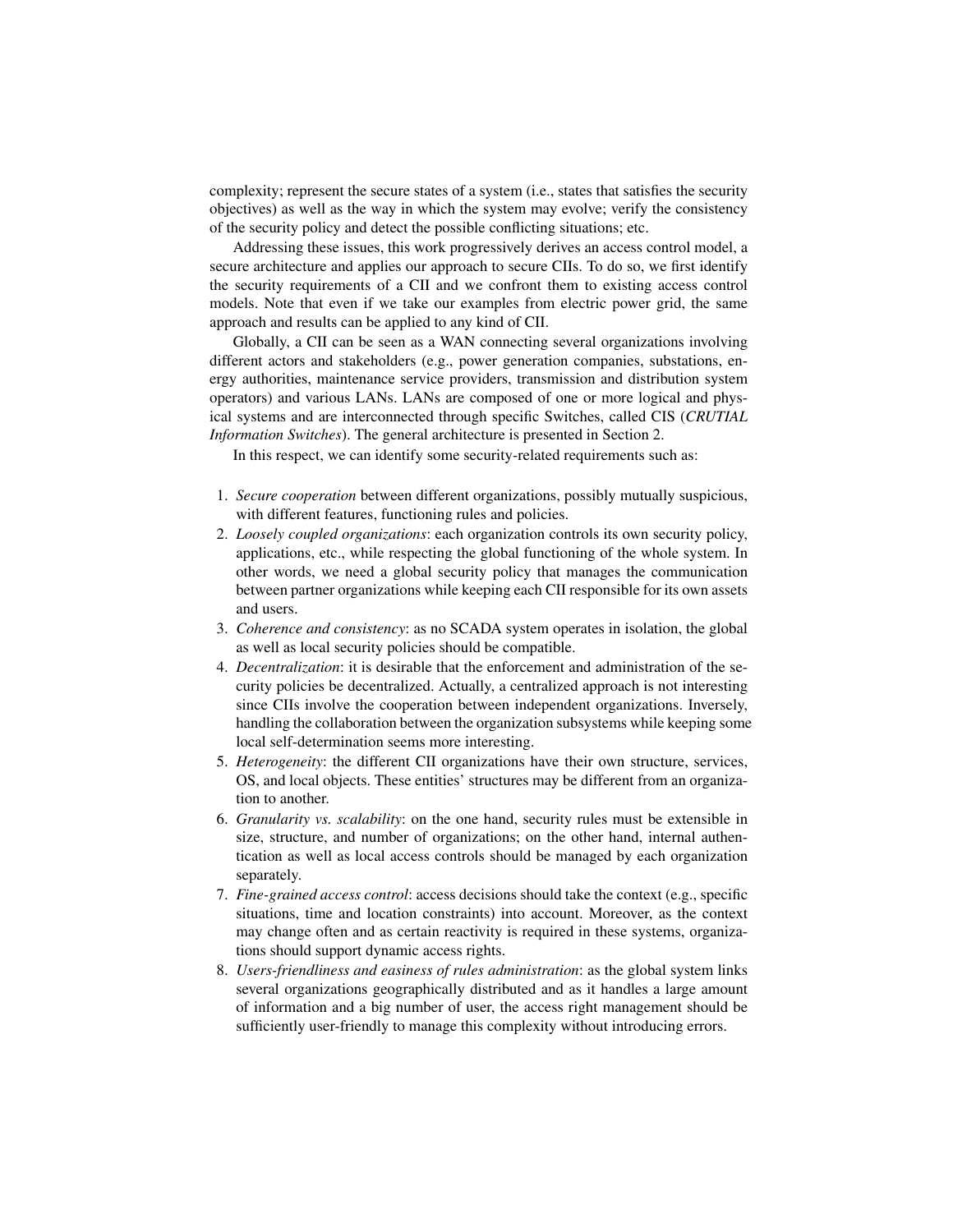- 9. *Remote accesses*: as organizations control large installations, the security policy should define if and how outsiders and users from a partner organization can connect to the automation system and to resources belonging to each organization. For example, it is important to define how vendors can access the system remotely for off-site maintenance and product upgrades, but also how other organizations participating in the CII can access local resources.
- 10. *Compliance with the specific regulation*: for example, in the United-States, NERC 1200 [5] specifies requirements for cyber-security related to electric utilities.
- 11. *Confidentiality, integrity and availability*: contrarily to other systems where mostly confidentiality (military systems), integrity (financial systems) or availability is needed, in the organization we often need these three properties (confidentiality of each organization's data, e.g., invitation of tenders, but also integrity and availability of data such as the voltage/frequency measurements).
- 12. *Enforcement of permissions, explicit interdictions as well as obligation rules*. In fact, explicit prohibitions can be particularly useful as we have decentralized policies where each administrator does not have details about the other parts of the system. Moreover, explicit prohibitions can also specify exceptions or limits the propagation of permissions in case of hierarchies. Similarly, obligations can be useful to impose some internal / external, manual / automatic actions that should be carried out by users or automatically by the system itself.
- 13. *The security policy must be vendor- and manufacturer-independent*. As technologies change and new acquisitions occur, the policy must remain effective. When vendor- or technology-specific statements are used, the maintenance burden for the policy increases. Then, the policy would be changed any time there is a new purchase or an advance in technology. If the security policy is not updated, it becomes obsolete, which would not be acceptable in such systems.
- 14. *Audit and assessment*: the security policy will define the logging requirements such as what will be logged, when, where, etc. In particular, an audit will determine if the protections which are detailed in the policy are being correctly put in practice on the system; it also checks if the contracts / agreements established by the partner organizations are well-respected.

To satisfy these requirements, we propose a secure architecture where each organization defines its own security policy and enforces it into its CISs (see Section 2). CISs are thus responsible for checking if local actions are in accordance with internal security policies, but also if inter-organization flows are done according to the global policy and to the contracts established by partner organization. Finally, CISs keep log files as evidence in case of abuse or conflict. In this respect, the first question that arises is how the security policies will be specified and what security model will be adapted to organizations?

An analysis of classical access control policies and models shows that unfortunately, none of these policies and models satisfies the CIIs security-related requirements. For instance, HRU represents the relationships between the subjects, the objects and the actions by a matrix M [9].  $M(s, o)$  represents the action that *s* is allowed to carry out on *o*. It is thus necessary to enumerate all the triples  $(s, o, a)$  that correspond to permissions defined by the policy, which is very complex in large systems. Moreover, when new en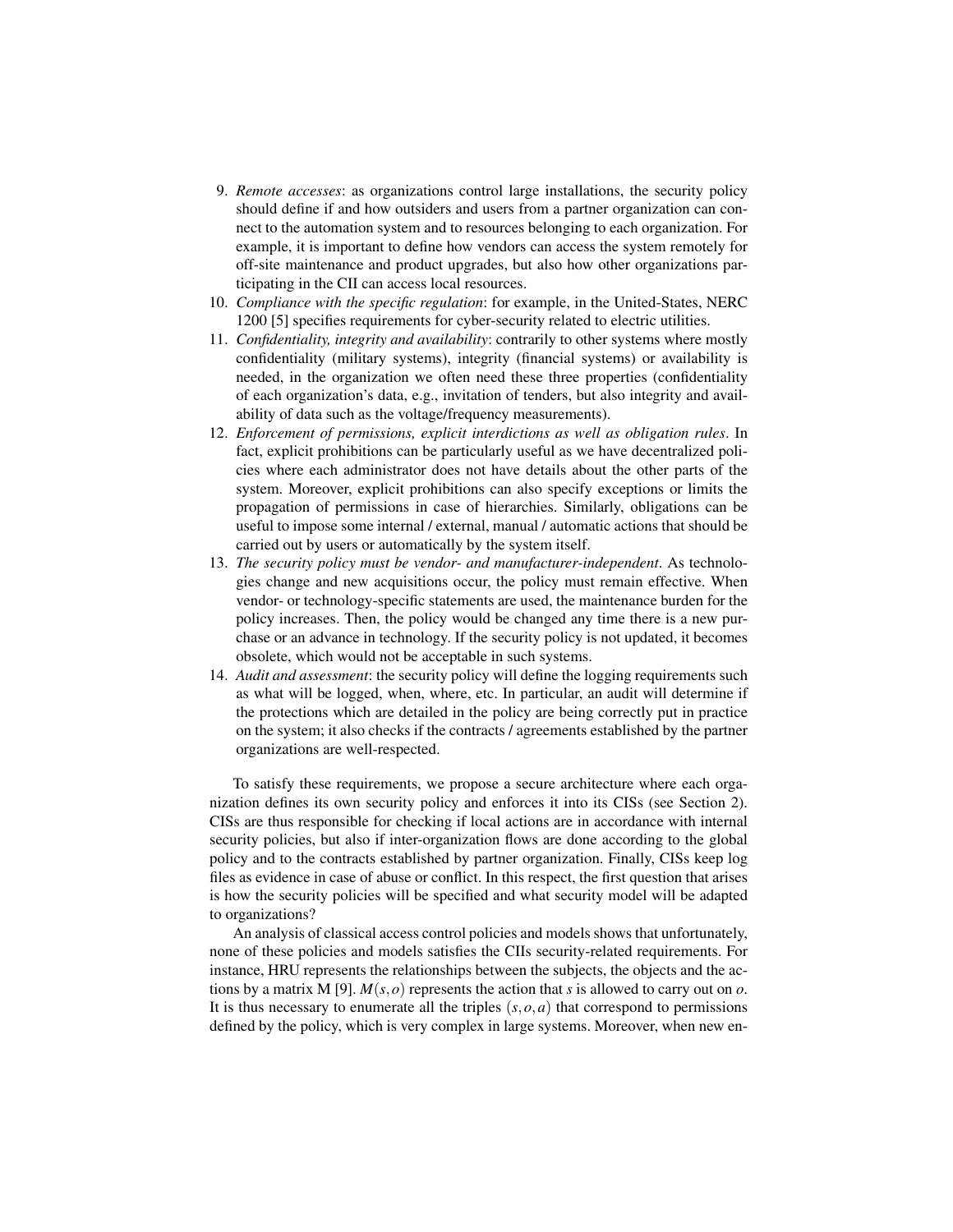tities are added to or removed from the system, it is necessary to update the policy, still adding to the complexity. Consequently, models associated to discretionary access control policies (including HRU) are not capable of managing huge, multi-organizational and decentralized systems such as CIIs.

Role Based-Access Control (RBAC) is more flexible: roles are assigned to users, permissions are assigned to roles and users acquire permissions by playing roles [7]. Even if RBAC is suitable for a large range of organizations, it does not cover all the requirements of a CII, in particular it does not define how users of an organization can play roles in another organization.

## 5.1 OrBAC

In [11] we have defined the OrBAC (*Organization-based Access Control*) model as an extension of RBAC that details permissions while remaining implementation independent. Our first goal was to express the security policy with abstract entities only, and thus to separate the representation of the security policy from its implementation. Indeed, OrBAC is based on roles as the abstraction of users (like in RBAC [7]), views as the abstraction of objects (like in VBAC [24]), and activities as the abstraction of actions (like in TBAC [21]).

Actually, in OrBAC, an organization is a structured group of active entities, in which subjects play specific roles; an activity is a group of one or more actions; a view is a group of one or more objects; and a context is a specific situation that conditions the validity of a rule.

As a user can play several roles in several organizations, the *Role* entity is used to structure the link between the subjects and the organizations. In fact, contrarily to RBAC that considers a binary relation between roles and subjects, OrBAC consider the ternary relationship *Empower (org, r, s)*: it means that *org* employs subject *s* in role *r*. In the same way, the objects that satisfy a common property in a certain organization are specified through views (the *Use*(*org, view, object*) relationship), and activities are used to abstract actions in organizations (the *Consider* (*org, activity, action*) relationship) (Figure 5).

Now, once the relationships between the different system' entities are defined, we can specify the security rules. Actually, an OrBAC security rules have the *Permission* (*org, r, v, a, c*) form: in the context *c*, organization *org* grants role *r* the permission to perform activity *a* on view *v*. *Obligation* and *Prohibition* are defined similarly (*Obligation* (*org; r; v; a; c*) and *Prohibition* (*org, r, v, a, c*)).

Actually, two security levels can be distinguished in OrBAC (Figure 5):

- *Abstract level*: the security administrator defines security rules through abstract entities (roles, activities, views) without worrying about how each organization implements these entities.
- *Concrete level*: when a user requests an access, concrete authorizations are granted (or not) to him according to the concerned rules, the organization, the played role, the instantiated view / activity, and the current parameters (e.g., the context).

The derivation of permissions (i.e., runtime instantiation of security rules) can be formally expressed as indicated in (Figure 5):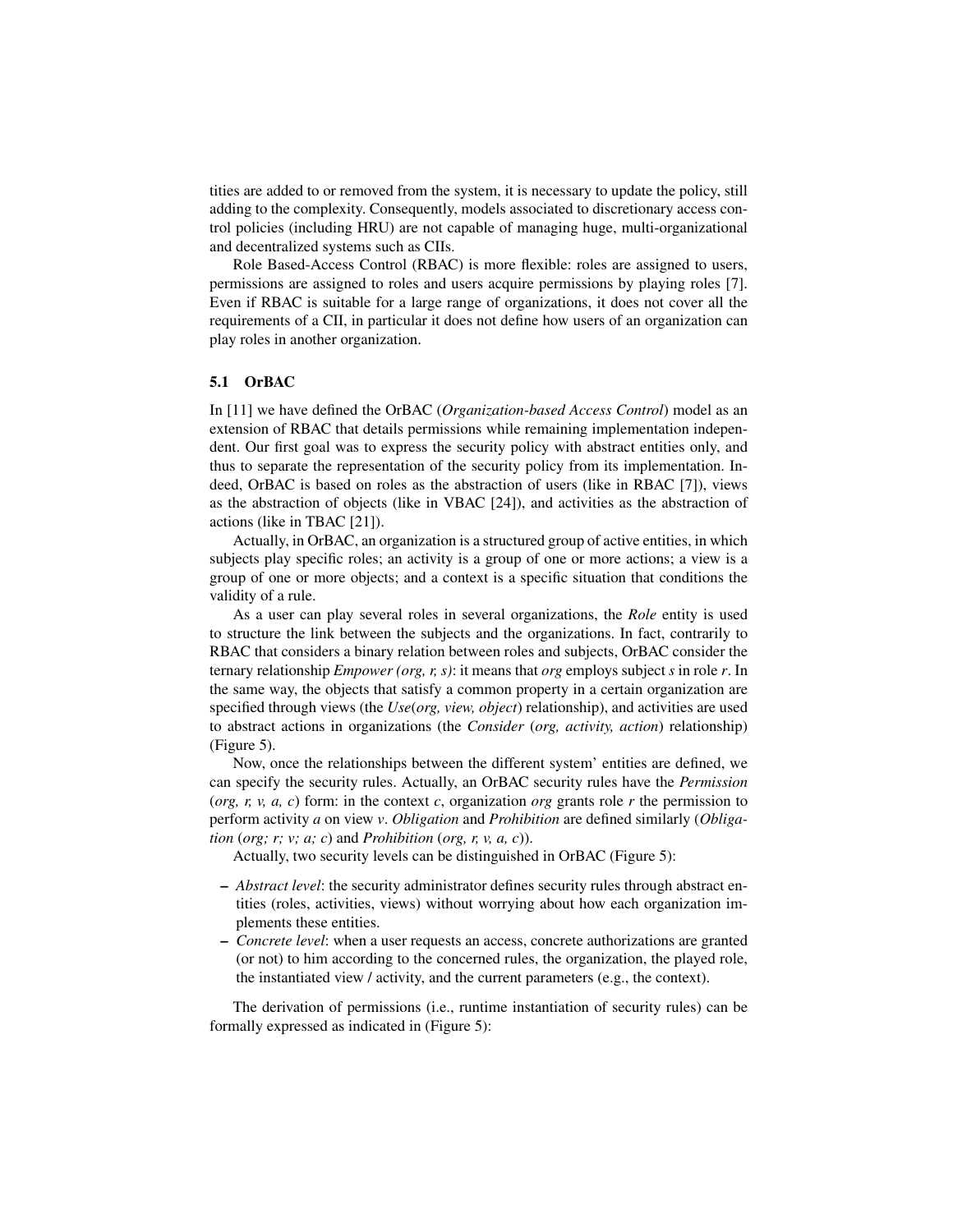| $\forall \text{org} \in Organization, \forall s \in Subject, \forall \alpha \in Action, \forall o \in Object, \forall r \in Role, \forall a \in Activity,$ |                                                                |  |
|------------------------------------------------------------------------------------------------------------------------------------------------------------|----------------------------------------------------------------|--|
| $\forall v \in View, \forall c \in Context$                                                                                                                |                                                                |  |
| <i>Permission(org, r, v, a, c)</i> $\land$ <i>//</i> a security rule in its abstract form                                                                  |                                                                |  |
| <i>Empower(org, s, r)</i> $\wedge$                                                                                                                         | $\pi$ in <i>org</i> , the role r is played by a subject s      |  |
| Consider(org, $\alpha$ , a) $\wedge$                                                                                                                       | // in org, the activity a correspond to an action $\alpha$     |  |
| $Use(org, o, v) \wedge$                                                                                                                                    | // in $org$ , the view w corresponds to an object $o$          |  |
| $Hold(org, s, \alpha, o, c)$                                                                                                                               | // in <i>org</i> , the context c is true for s, $\alpha$ and o |  |
| // runtime decision allowing s carrying out $\alpha$ on $\alpha$<br>$\rightarrow$ is-permitted(s, $\alpha$ , $\alpha$ )                                    |                                                                |  |

This rule means: *if* in a certain organization, a security rule specifies that "role *r* can carry out the activity  $a$  on the  $v$  when the context  $c$  is True"; *if* " $r$  is assigned to subject *s*"; *if* "action  $\alpha$  is a part of *a*"; *if* "object *o* is part of *v*" and, *if* "the context *c* is True; *Then s* is allowed to carry out  $\alpha$  on  $\alpha$ .



Fig. 5: The ORBAC model.

As rules are expressed only through abstract entities, OrBAC is able to specify the security policies of several collaborating and heterogeneous organizations (e.g., in a CII), if they are considered as "sub-organizations" of a "global organization" with a single OrBAC policy. In fact, the same role, e.g., "*operator*", can be played by several users belonging to different sub-organizations; the same view, e.g., "*TechnicalFile*", can designate a *TF-Table* or a *TF1.xml*; and the same activity "*read*" could correspond in a particular sub-organization to a "*SELECT*" action (if the sub-organization has a database system) while in another sub-organization it may specify an *OpenXMLfile()* action.

In our context, OrBAC present several benefits and satisfies several security requirements of CIIs:

- *Rules expressiveness:* OrBAC defines permissions, interdictions, obligations, and constraints (by means of contextual conditions).
- *Abstraction of the security policy:* OrBAC has a structured expression of the policy; it separates the specification of the policy from its implementation. Consequently, OrBAC greatly reduces the cost of administering security policies as well as making the process less error-prone.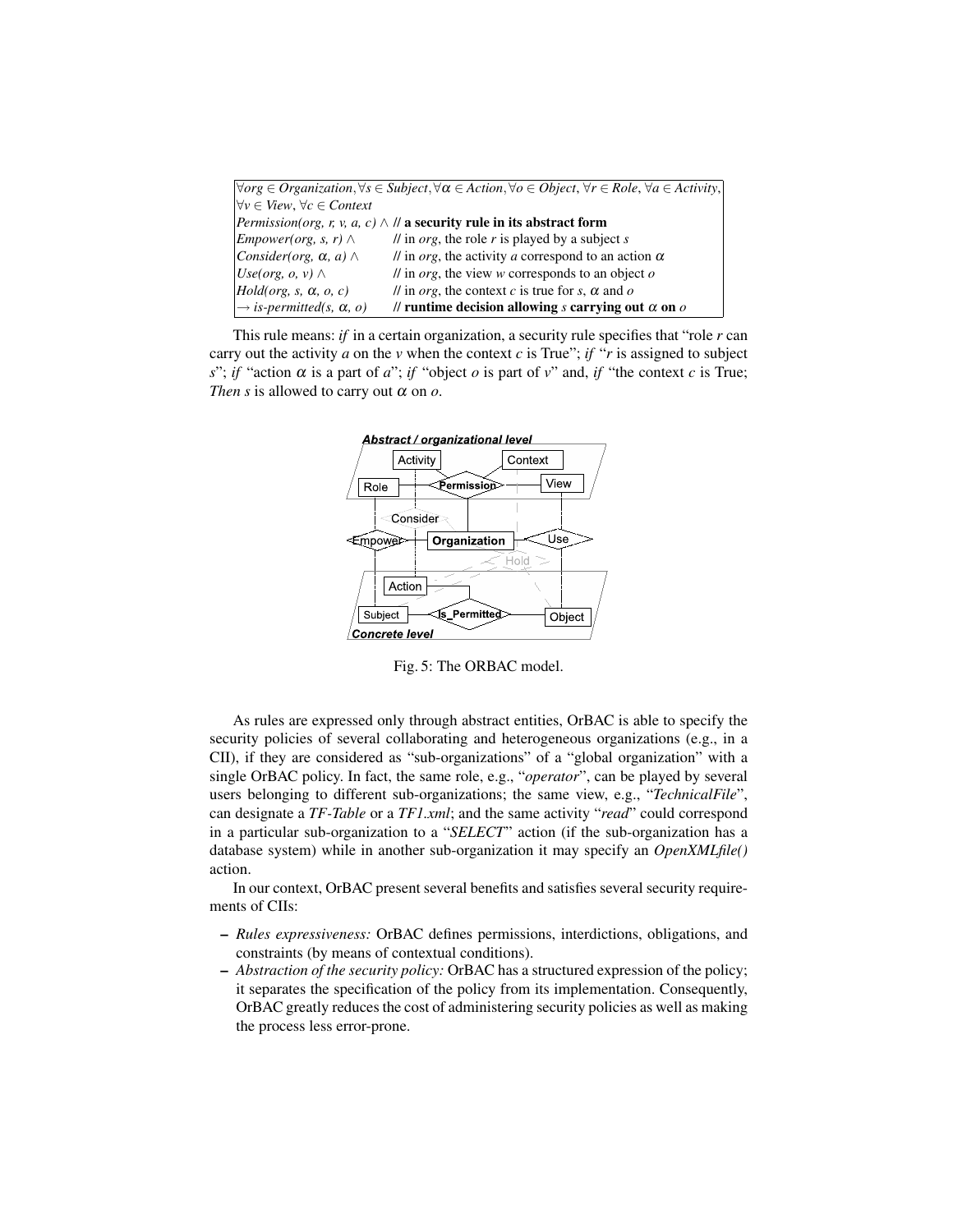- *Scalability:* thanks to its abstraction levels, OrBAC has no limitation in size or capacity. It can define an extensible and huge policy. It is then easily applicable to large-scale environments.
- *Loose coupling:* each sub-system can manage its own local OrBAC security policy, as far as it respects the global policy.
- *Evolvable:* a local policy in OrBAC is evolvable. It easily handles changes in organizations.
- *User-friendly:* the specification and update of a local OrBAC security policy is easily managed at the local organization level.
- *Standardized:* OrBAC has a growing community. Many research tracks are being conducted (see www.orbac.org).

However, OrBAC is centralized and does not handle collaborations between organizations, while these aspects are very important in CIIs. In fact, as OrBAC security rules have the *Permission(org, r, v, a, c*) form, it is not possible to represent rules that involve several independent organizations, or even, autonomous sub-organizations of a particular collaborative system. Moreover, it is impossible (for the same reason) to associate permissions to users belonging to other partner-organizations. As a result, if we can assume that OrBAC provides a framework for expressing the security policies of several organizations, it is unfortunately only adapted to centralized structures and does not cover the distribution, collaboration and interoperability needs of current CIIs.

Moreover, the enforcement of the policy to access control mechanisms is not treated in OrBAC. It is thus necessary to describe suitable architecture and implementation of the studied system's security.

To cover these limitations, we suggest enhancing OrBAC with new concepts and calling on some mechanisms of the Web Services (WS) technology [10]. In fact, WS is a set of technologies that provide platform-independent protocols and standards used for exchanging heterogeneous interoperable data services. Software applications written in various programming languages and running on various platforms can use WS to exchange data over computer networks in a manner similar to inter-process communication on a single computer. WS also provide a common infrastructure and services (e.g., middleware) for data access, integration, provisioning, cataloging and security. These functionalities are made possible through the use of open standards, such as: XML for exchanging heterogeneous data in a common information format [26]; SOAP acts as a data transport mechanism to send data between applications in one or several operating systems [25]; WSDL is used to describe the services that an organization (e.g., a CII) offers and to provide a way for individuals and other organizations to access those services [27]; UDDI is an XML-based registry/directory for businesses worldwide, which enables businesses to list themselves and their services on the Internet and discover each other [13].

Web services (WS) have several benefits that could be interesting in our context:

- *Interoperability and heterogeneity*: WS support data exchanges between different platforms.
- *Resources sharing*: WS are adapted to applications where organizations share their resources.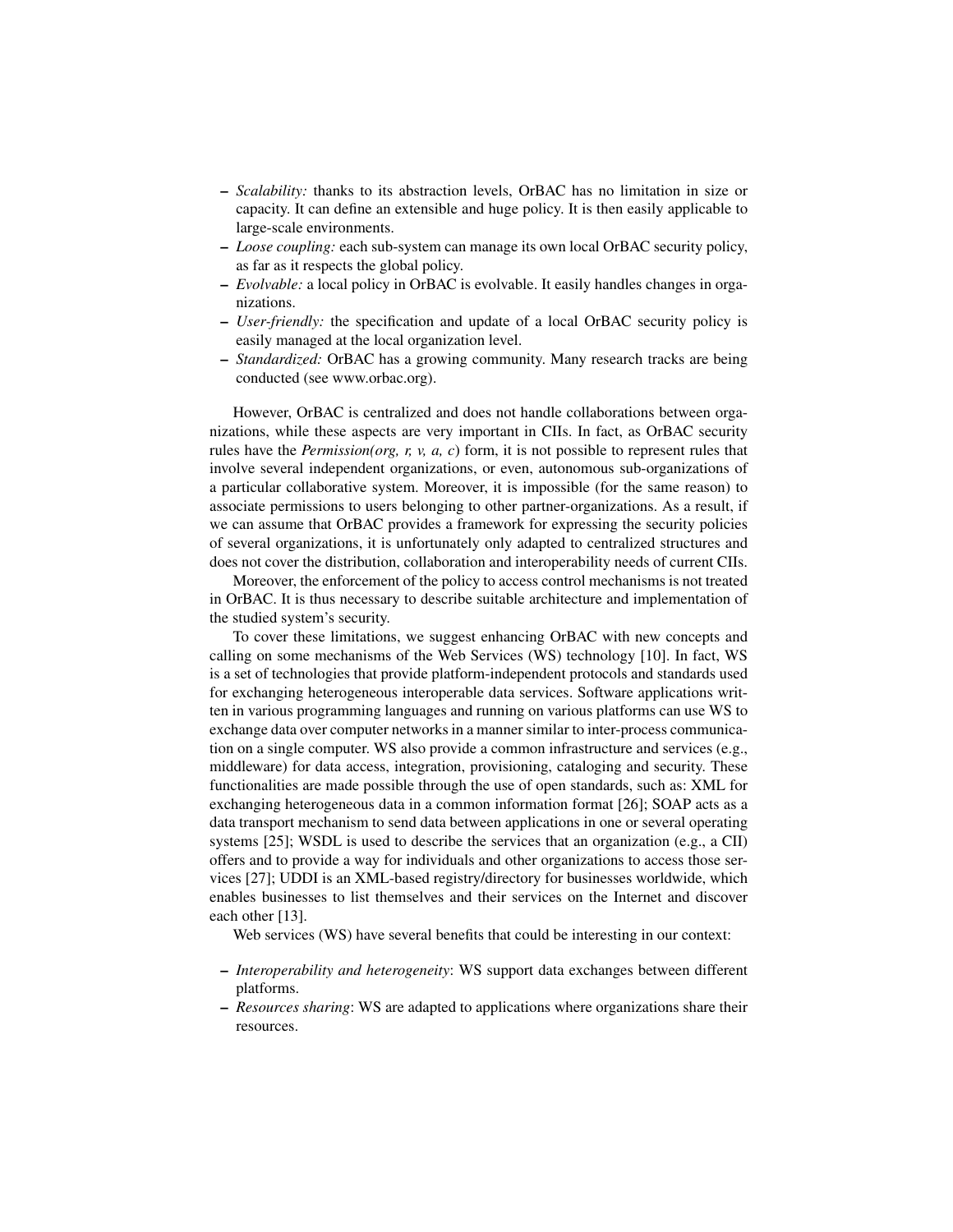- *Standardized mechanisms*: WS use open protocols and standards (e.g., HTTP, XML).
- *Easiness*: a small amount of code and resources is necessary to develop and carry out a WS.
- *Compatibility with OrBAC*: it is easy to couple web services with OrBAC.

#### 5.2 PolyOrBAC

At this stage, we have demonstrated that OrBAC as well as WS could be suitable for CIIs. The question that takes place is: how adapting OrBAC as well as WS mechanisms to specify and enforce secure collaboration between CIIs. To answer this question, we have defined the PolyOrBAC [10], a global access control model that can be perfectly applied to CIIs.

Actually, PolyOrBAC distinguishes two phases:

First phase *publication and negotiation of collaboration rules as well as the corresponding access control rules.* First, each organization determines which resources it will offer to external partners. Web services are then developed on application servers, and referenced on the Web Interface to be accessible to external users.

Second, when an organization publishes its WS at the UDDI registry, the other organizations can contact it to express their wish to use the WS. To highlight the Poly-OrBAC concepts, let us take a simple example where organization *B* offers *WS*1, and organization *A* is interested in using *WS*1 (Figure 6).

Third, *A* and *B* negotiate and come to an agreement concerning the use of *WS*1. Then, *A* and *B* establish a contract and jointly define security rules concerning the access to *WS*1. These security rules are registered – according to an OrBAC format – in a database (connected to the *A* and *B*'s CIS) containing the Security policy. For instance, if the agreement between *A* and *B* is "*users from A have the permission to consult B's measurements in the emergency context"*, *B* should:

- have (or create) a rule that grants the permission to a certain role (e.g., *Operator*) to consult its measurements: *Permission*(*B, Operator, Measurements, Consulting, Emergency*); note that every user playing the Operator role will have this permission
- create a "virtual user" *PartnerA* that represents *A* for its use of *WS*1
- add the *Empower(B, PartnerA, Operator*) association to its rule base.

In parallel, *A* creates locally a "virtual object" *WS*1 *image* which represents *WS*1, and adds a rule in its OrBAC base to define which of *A*'s roles can invoke *WS*1 *image* to use *WS*1.

### Second phase: *runtime access to remote services*.

Let us first precise that we use an *AAA* (*Authentication, Authorization and Accounting*) architecture: we separate authentication from authorization; we distinguish access control decision from permissions enforcement; and we keep access logs in CISs. Basically, if a user from *A* (let us note it *Alice*) wants to carry out an activity, *she* is first authenticated by *A*. Then, protection mechanisms of *A* check if the OrBAC security policy (of *A*) allows this activity. We suppose that this activity contains local as well as external accesses (e.g., invocation of *B*'s *WS*1). Local accesses should be controlled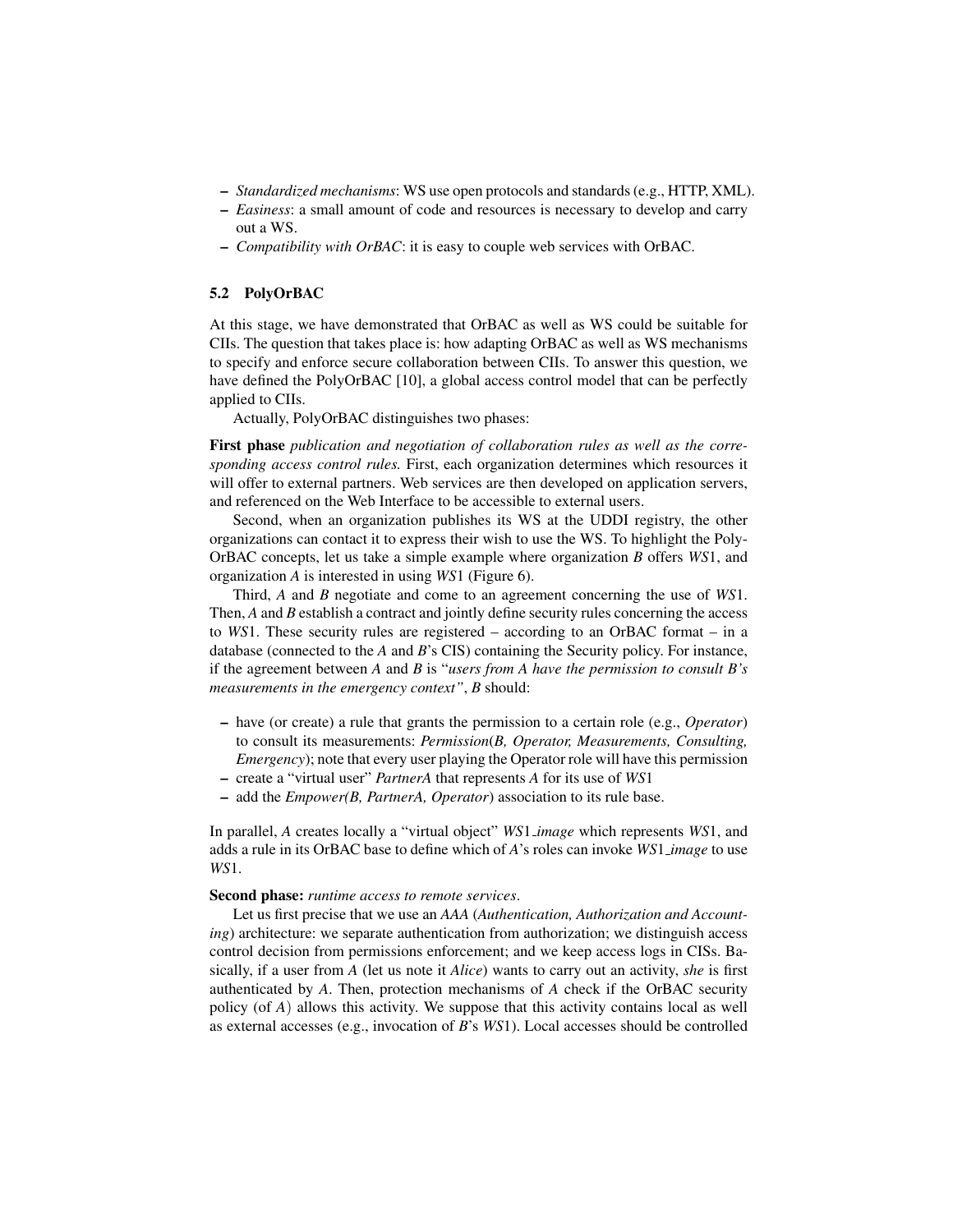according to *A*'s policy, while the *WS*1's invocation is both controlled by *A*'s policy (Alice must play a role that is permitted to invoke *WS*1 *image*), and by *B*'s CIS, according to the contract established between *A* and *B*. If both controls grant the invocation, the execution of *WS*1 is executed under the control of *B*'s OrBAC policy (in *B*, *PartnerA* plays role *Operator* that is permitted to consult measurements).

More precisely, when *Alice* is authenticated and authorized (by *A*'s policy) to invoke *WS*1, an XML-based authorization ticket "*T*1" is generated (based on the positive decision) and granted to *Alice*.

*T*1 contains the access-related information such as: the virtual user played by *Alice*: "*PartnerA*"; *Alice*'s organization: "*A*"; the contract ID; the requested service: "*WS*1"; the invoked method, e.g., "*Select*"; and a timestamp to prevent replay attacks.

Note that *T*1 is delivered to any user (from *A*) allowed to access to *WS*1 (e.g., *Jean, Alice*). When *Alice* presents its request as well as *T*1 (as a proof) to *B*, *B*'s CIS extracts the *T*1's parameters, and processes the request. By consulting its security rules, *B* associates the *Operator* role to the virtual user "*PartnerA*" according to *Empower*(*B, PartnerA, Operator*) 3 . Finally, the access decision is done according to *Permission*(*B, Operator, Measurements, Consulting, Emergency*) ∧*gmpower(B, PartnerA, Operator*).

PolyOrBAC offers several benefits:

- *Peer to peer approach*: we use a decentralized architecture where organizations mutually negotiate their common rules; each organization is responsible for its users authentication and is liable for their use of other organizations' services; it also controls the access to its own resources and services.
- *Independence*: all security rules are specified in OrBAC independently by each organization, and the organizations remain loosely coupled (through jointly agreed rules, expressed by contracts).
- *Information non-disclosure*: the WS technology allows communications between organizations without intimate knowledge of each other's IT systems; moreover, even if remote accesses are possible, it is not necessary to know the internal structure of the other organizations.
- *Extensible structure*: the OrBAC extensibility and the WS standards facilitate the management and the integration of new organizations (with their users, data, services, policy, etc.).

### 5.3 A scenario

Let us now apply PolyOrBAC to a real electric power grid scenario: in emergency conditions, the TS CC (*Transmission System Control Center*) can trigger load shedding on the DS (*Distribution System*) to activate defense plan actions (e.g., load shedding activities) on the Distribution Grid. More precisely, the TS CC (*Transmission System Control Center*) monitors the Electric Power System and elaborates some potentially emergency conditions that could be remedied with opportune load shedding commands applied to particular areas of the Grid.

<sup>3</sup> Let us recall that *Empower*(*B, PartnerA, Operator*) has been added after the negotiation phase (phase 1).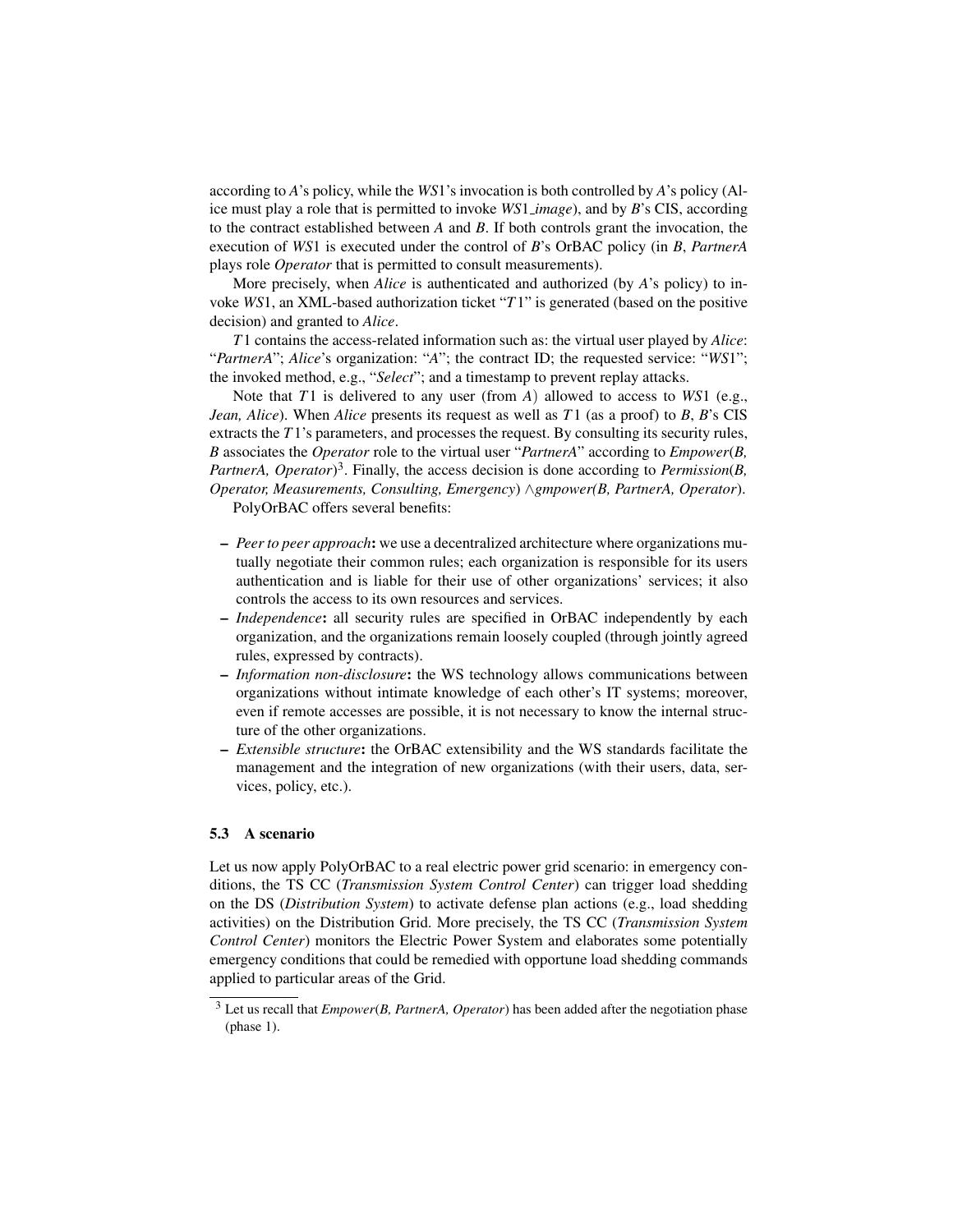

Fig. 6: The exchanged commands and signals.

Actually, as indicated in Figure 6, during normal operation, the Distribution Substations (DSS) send signals and measurements (voltage, Frequency, etc.) to the Transmission System Control Center TS CC (via the Distribution System Control Center DS CC); in the same way, the Transmission Substations (TSS) send signals and measurements (voltage, frequency, etc.) to the TS CC (steps 1, 2 and 3 in Figure 6).

At the TS CC level, when the TSO (*Transmission System Operator*) detects that a load shedding may be needed in the near future, it sends an arming request to the Distribution System CC (step 4 in Figure 6).



Fig. 7: The different WS invocations.

Consequently, the DSO (*Distribution System Operator*) selects which distribution substations (DSS) must be armed (these substations are those on which the load shed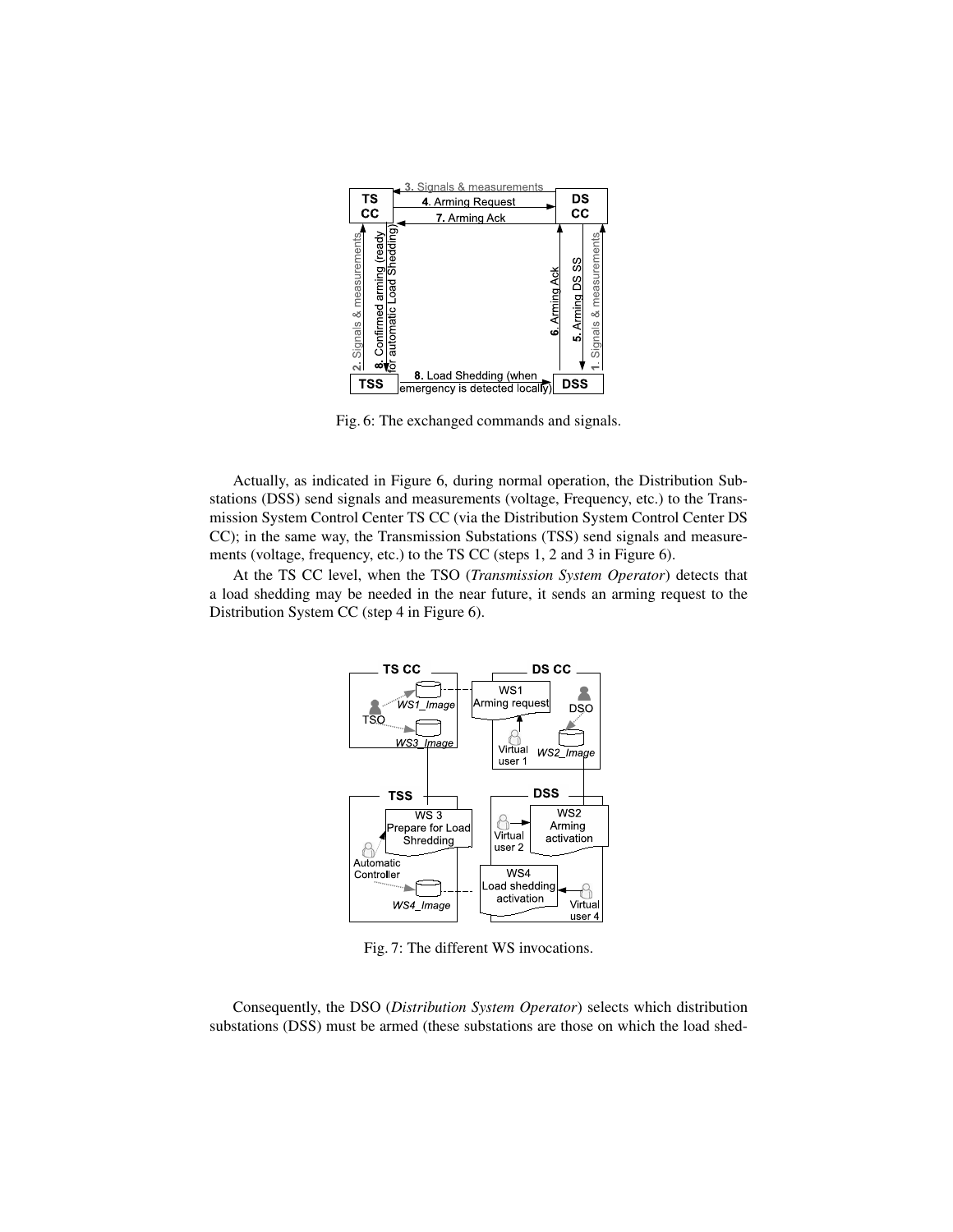ding will apply if a load shedding is necessary), and then sends arming commands to those DSS. The DSO has naturally the permission to arm or disarm any DSS in the depending area of the DS CC.

If a Transmission SS (TSS) detects an emergency, it triggers (sends) a load shedding command to all the distribution substations (DSS) of its area. Of course, only the DSS already armed will execute the load shedding command.

In this scenario, we distinguish four organizations (TS CC, a TSS, DS CC and a DSS), two roles (TSO and DSO) and four web services (Figure 7): *Arming Request*, *Arming Activation*, *Confirmed Arming* and *Load Shedding Activation*.

| <b>WS1-Arming Request</b>                  | Provider: DS CC                              |
|--------------------------------------------|----------------------------------------------|
|                                            | Client: a user (TSO) or a process at TS CC   |
| <b>WS2-Arming Activation</b>               | Provider: DSS                                |
|                                            | Client: DSO or a virtual user at DS CC       |
| WS3-Confirmed Arming                       | Provider: TSS                                |
|                                            | Client: a virtual user at TS CC              |
| WS4-Load Shedding Activation Provider: DSS |                                              |
|                                            | Client: a user (automatic controller) at TSS |

Table 1: The different WS of our scenario.

Basically, when negotiating the provision/use of *WS*1 between TS CC and DS CC, on the one hand, TS CC locally stores the WSDL description file and creates a new object as a local image of WS1 (whose actions correspond to WS1 invocations), and on the other hand, DS CC creates a virtual user (playing a role authorized to invoke *WS*1) to represent TS CC.

Moreover, TS CC adds local rules allowing Alice, a user playing the role TSO, to invoke *WS*1 *image*: *Empower(TS CC, Alice, TSO*), and *Permission*(*TS CC, TSO, Access, TSO Distribution Circuits, Emergency*). In this respect, when Alice requests the access to *WS*1, the access decision is done according to the following rule:

| $\langle Permission(TS CC, TSO, Access, TSO Distribution Circuits, Emergency \rangle \wedge$ |
|----------------------------------------------------------------------------------------------|
| <i>Empower(TS CC, Alice, TSO)</i> $\wedge$                                                   |
| $ Consider(TSCC, rwx, Access) \wedge$                                                        |
| $ Use(TS CC, WS1-Image, TSO Distribution Circuits) \wedge$                                   |
| $ Hold(TS CC, Alice, rwx, WS1 Image, emergency) \wedge$                                      |
| $\rightarrow$ is-permitted(Alice, rwx, WS1_Image)                                            |
|                                                                                              |

Besides, at the DS CC side, two rules are added: *Empower(DS CC, Virtual User1, Operator)* and *Permission(DS CC, Operator, Access, DSO Distribution Circuits, emergency)*. Consequently, when Alice invokes WS1 Image, this invocation is transmitted to the DS CC by activating a process (running for Virtual User1) which invokes *WS*1. This access is checked according to DS CC's policy and is granted according to the rule: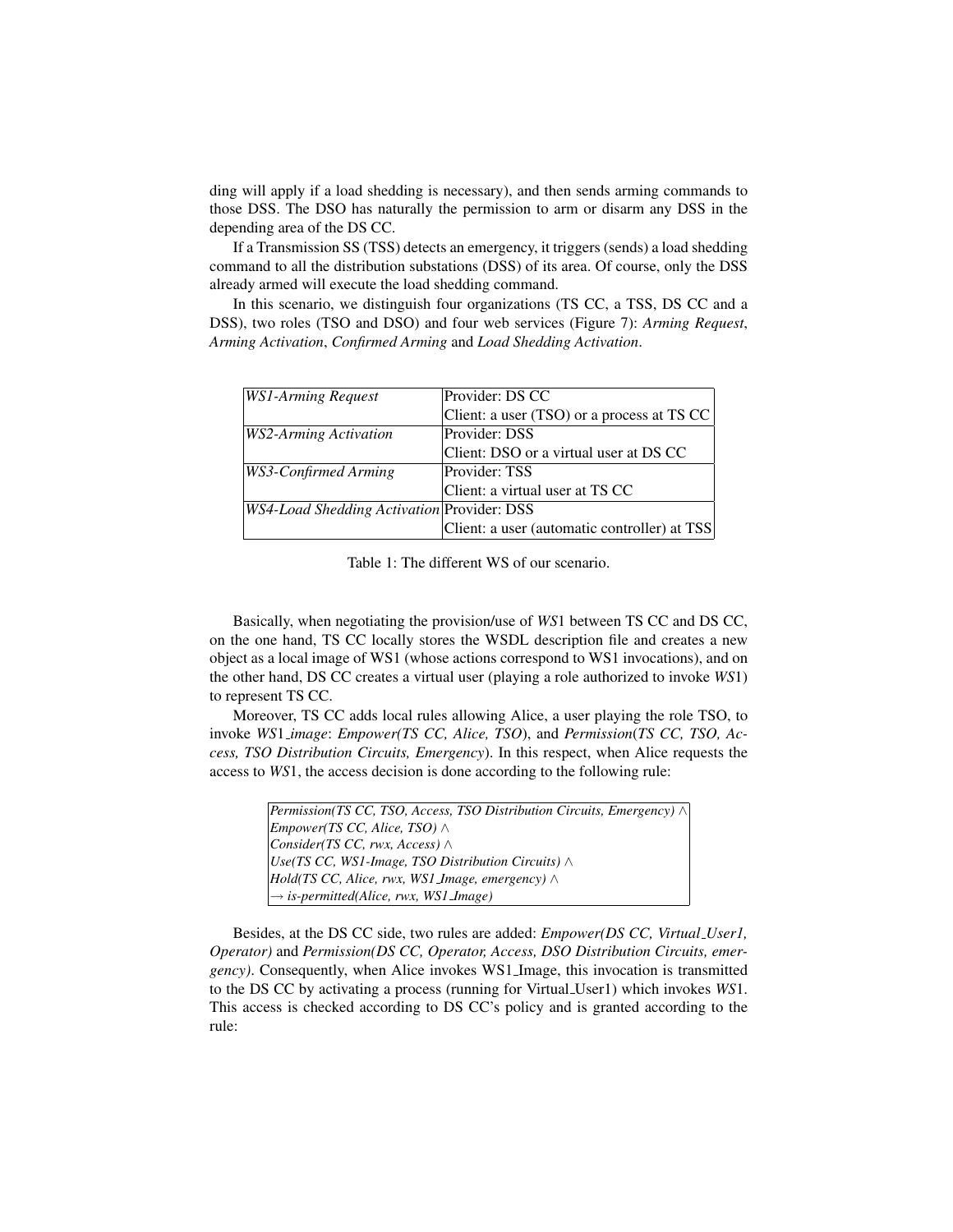```
Permission(DS CC, Operator, Access, DSO Distribution Circuits, Emergency) ∧
Empower(DS CC, Virtual User1, Operator) ∧
Consider(DS CC, rwx, Access) ∧
Use(DS CC, WS1, TSO Distribution Circuits) ∧
Hold(DS CC, Virtual User1, rwx, WS1, emergency) ∧
→ is-permitted(Alice, Virtual User1, WS1)
```
The other Web Services are negotiated and activated in the same way. This example shows that PolyOrBAC is a convenient framework for the security of Critical Information Infrastructures.

# 6 Conclusion

The chapter presented a distributed systems architecture for resilient critical information infrastructures, with respect to both accidental faults and malicious attacks and intrusions. Several aspects, such as design decisions and innovative mechanisms, were discussed and explained, in order to guide the reader through the making of such architectures.

The rationale for this work was based on three fundamental propositions: classical security and/or safety techniques alone will not be enough to solve the problem; any effective solution has to involve automatic control of macroscopic command and information flows between the LANs composing the CII; and, the unifying paradigm should be a reference architecture of "resilient critical information infrastructures" performing the integration of the different realms of a CII system.

The proposed solution encompasses a range of mechanisms of incremental effectiveness, to address from the lower to the highest criticality operations in a CII. Architectural configurations with trusted components in key places induce prevention of some attacks. Middleware software attains automatic tolerance of the remaining faults and intrusions. Trustworthiness enforcing and monitoring mechanisms allow unforeseen adaptation to extremely critical, not predicted situations, beyond the initial assumptions made.

Functionally, the information flow is controlled by basic mechanisms of the firewall and intrusion detection type, complemented and parameterized by organization-level security policies and access control models, capable of securing information flows with different criticality within a CII and in/out of it.

Some of the services running in CIS may require some degree of timeliness, given that SCADA implies synchrony, and this is a hard problem with malicious faults, so we plan to do research in this issue. We also take into account that these systems should operate non-stop, a hard problem with resource exhaustion, since the continued production of faults during the life-time of a perpetual execution system leads to the inevitable exhaustion of the quorum of nodes needed for correct operation.

## Acknowledgements

CRUTIAL is a project of the IST programme of the European Commission. Several institutions participate to the project: CESI RICERCA (Italy), FCUL (Portugal), CNR-ISTI (Italy), LAAS-CNRS (France), K.U.Leuven-ELECTA (Belgium), CNIT (Italy).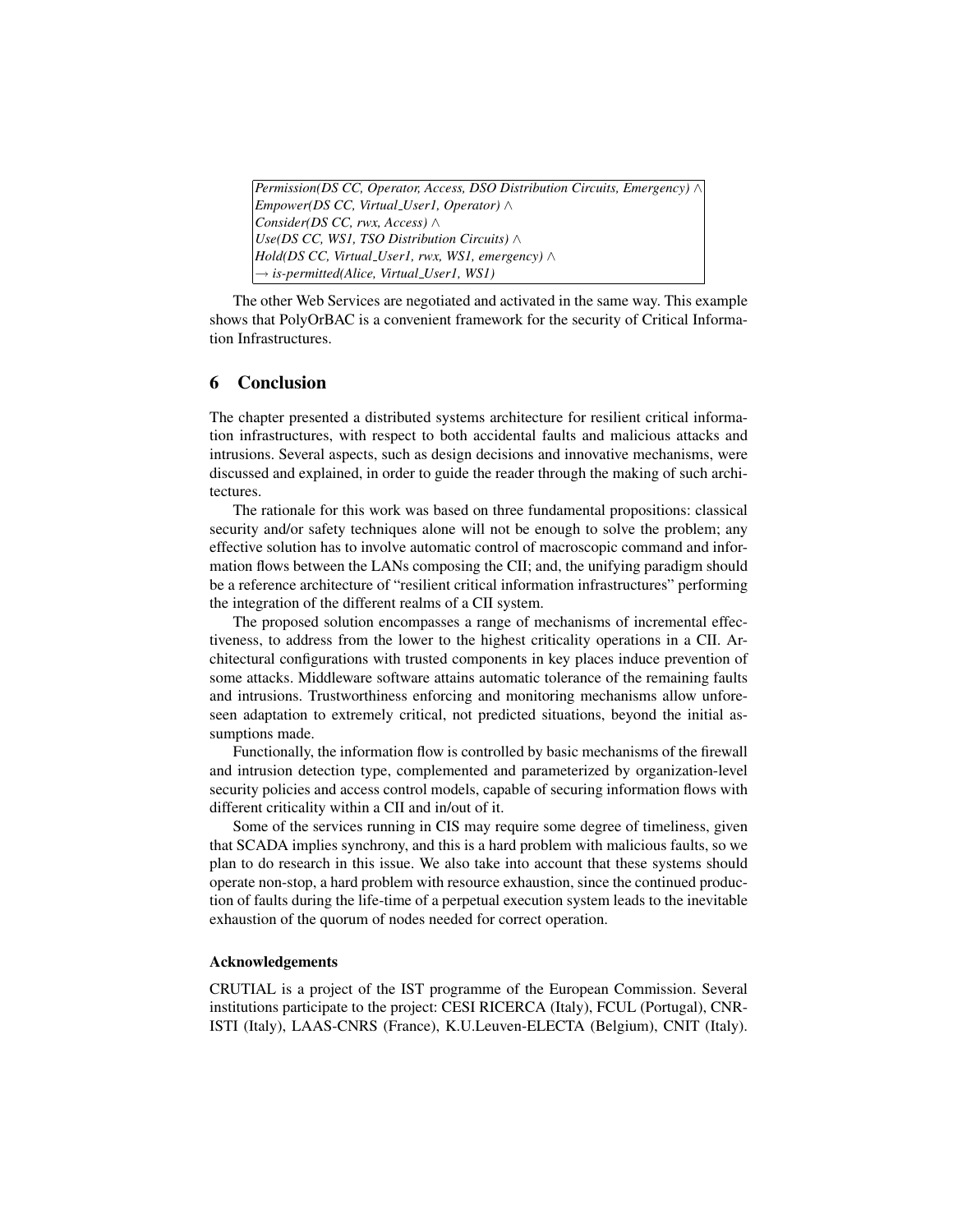Details about the project can be found at: http://crutial.cesiricerca.it/. We warmly thank our partners at the project for many discussions on the topics of the chapter. We also thank our colleagues and students in our research groups for their collaboration and feedback on this work.

## References

- 1. A. N. Bessani, P. Sousa, M. Correia, N. F. Neves, and P. Verissimo. Intrusion-tolerant protection for critical infrastructures. DI/FCUL TR 07–8, Department of Informatics, University of Lisbon, April 2007.
- 2. A. Bondavalli, S. Chiaradonna, D. Cotroneo, and L. Romano. Effective fault treatment for improving the dependability of COTS- and legacy-based applications. *IEEE Transactions on Dependable and Secure Computing*, 1(4):223–237, 2004.
- 3. A. Bondavalli, S. Chiaradonna, F. Di Giandomenico, and F. Grandoni. Threshold-based mechanisms to discriminate transient from intermittent faults. *IEEE Transactions on Computers*, 49(3):230–245, 2000.
- 4. E. Byres, J. Karsch, and J. Carter. NISCC good practice guide on firewall deployment for SCADA and process control networks. Technical report, NISCC, February 2005. Revision 1.4.
- 5. North American Electric Reliability Council. Urgent action standard 1200, 2003.
- 6. A. Daidone, F. Di Giandomenico, A. Bondavalli, and S. Chiaradonna. Hidden Markov models as a support for diagnosis: Formalization of the problem and synthesis of the solution. In *25th IEEE Symposium on Reliable Distributed Systems (SRDS 2006)*, pages 245–256, October 2006.
- 7. D. Ferraiolo, R. Sandhu, S. Gavrila, D.Kuhn, and R. Chandramouli. A proposed standard for role-based access control. *ACM Transactions on Information and System Security*, 4(3), 2001.
- 8. L. Gong, P. Lincoln, and J. Rushby. Byzantine agreement with authentication: Observations and applications in tolerating hybrid and link faults. *Dependable Computing for Critical Applications, IFIP WG 10.4, preliminary proceedings*, 5:79–90, 1995.
- 9. M.A. Harrison, W.L. Ruzzo, and J.D. Ullman. Protection in operating systems. *Communications of the ACM*, 19(8):461–471, August 1976.
- 10. A. A. El Kalam, Y. Deswarte, A. Baina, and M. Kaaniche. Access control for collaborative systems: A web services based approach. In *Proceedings of the IEEE International Conference on Web Services*, pages 1064–1071, 2007.
- 11. A. A. El Kalam, R. Elbaida, P. Balbiani, S. Benferhat, F. Cuppens, Y. Deswarte, A. Miege, ` C. Saurel, and G. Trouessin. Organization-based access control. In *IEEE 4th International Workshop on Policies for Distributed Systems and Networks*, pages 277–288, June 2003.
- 12. D. Kilman and J. Stamp. Framework for SCADA security policy. Technical report, Sandia Corporation, 2005.
- 13. J. H. Lala, editor. *Foundations of Intrusion Tolerant Systems*. IEEE Computer Society Press, 2003.
- 14. G. Mongardi. Dependable computing for railway control systems. In *Proceedings of the International Conference on Dependable Computing for Critical Applications*, pages 255– 277, 1993.
- 15. International Standards Organization. ISO/IEC Standard 15408-1, Common Criteria for Information Technology Security Evaluation, v3, Part 1: Introduction and general model, July 2005.